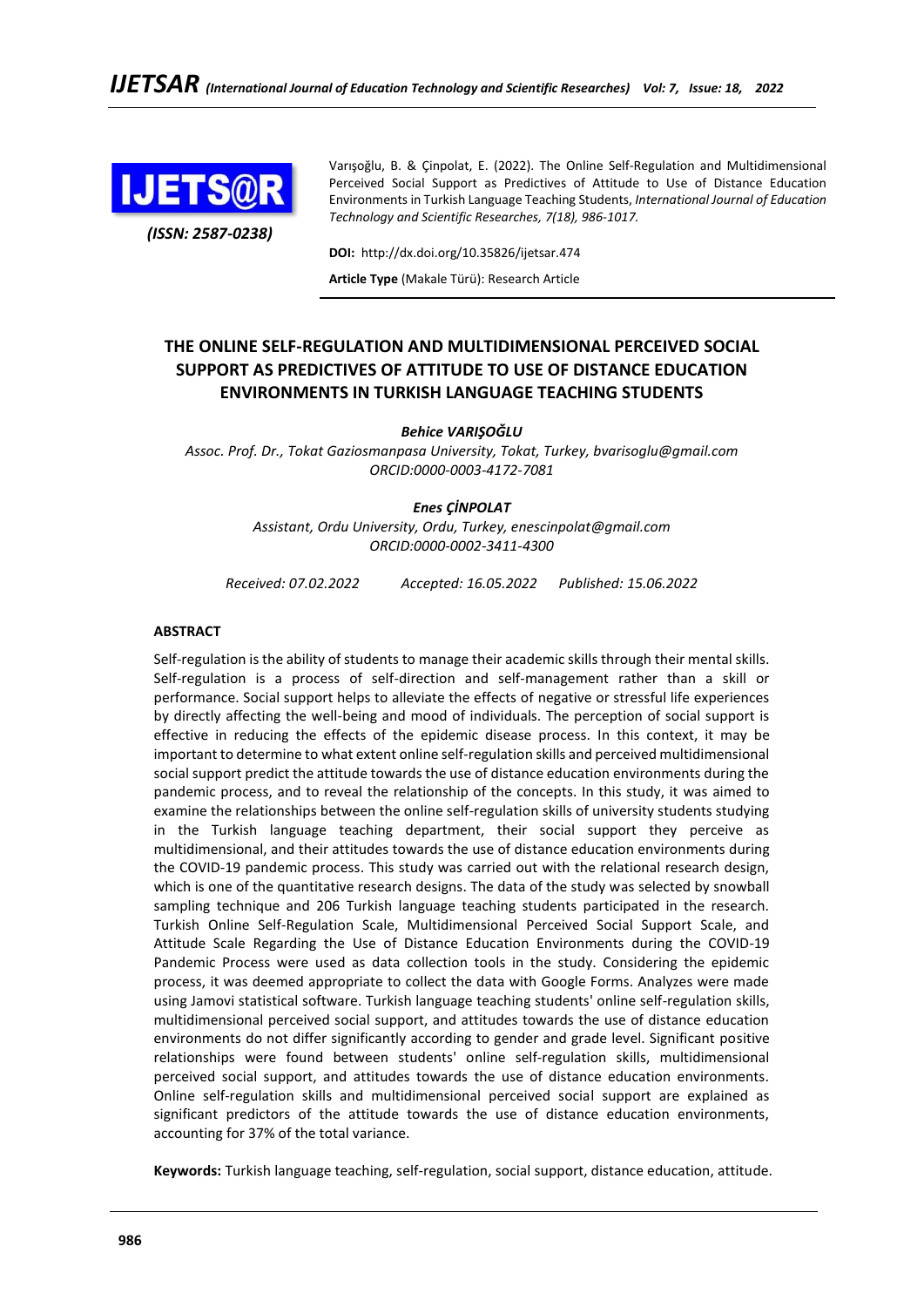### **INTRODUCTION**

The concept of self-regulation, which was added to the literature by Albert Bandura, was considered as one of the learning strategies (Yavuzalp & Özdemir, 2020). Self-regulation is seen as "a mechanism that helps explain differences in achievement among students" and as a way to increase achievement (Schunk, 2005). Thus, it can be said that with the increase in the importance of self-regulation in the field of education, studies on the subject have also increased. Researchers examining the issue of self-regulation have found various definitions. Zimmerman (2000) stated that self-regulation "expresses the thoughts, feelings and behaviors that learners produce themselves to achieve the goals". Berkman (2016) described self-regulation as "the process of guiding one's behavior from moment to day, day to day, usually in a way that encourages progress towards a goal or set of goals". Pintrich (2000) stated that self-regulation focuses on "selecting the accurate learning strategies for your own learning, adjusting these strategies as needed, and motivating the entire learning process". Selfregulation is also defined as "the process of deliberately directing one's actions, thoughts, and emotions towards a goal" (Carver & Scheier, 2011).

Self-regulated learning consists of a series of actions: the first is goal setting, the next stage is the planning and selection of appropriate strategies to achieve the goal, and the last is performance evaluation. Self-awareness, self-monitoring and self-assessment are critical attributes at all stages (Kremer-Hayon & Tillema, 1999). According to Zimmerman (2002), self-regulated learning consists of three stages and this process is repeated in a circle. The first stage is the forethought stage. At this stage, task analysis such as 'goal setting, strategic planning' is made; and self-motivation beliefs such as 'self-efficacy, outcome expectation, task interest/value, goal orientation' are formed. The second stage is the performance phase. At this stage, there are components related to self-control such as 'imagery, self-instruction, time management, task strategies'; and self-observation such as 'self-recording, metacognitive monitoring'. At the third stage, the self-reflection phase, there are components belonging to self-judgment such as 'self-evaluation, causal attribution' and self-reaction such as 'self-satisfaction, affect, adaptive, defensive'. Self-regulation is "the process of self-direction by which students transform their mental abilities into academic skills" (Zimmerman, 2002: 64). In this process, if students can be active participants in their own learning processes in terms of metacognitive, motivational and behavioral aspects, they can be defined as self-regulatory.

As a result of the COVID-19 disease (WHO, 2020), which has turned into a worldwide epidemic as 2020 year, some changes have occurred in the field of education, as in many other fields. In the spring of 2020, face-to-face education was suspended in educational institutions. The education of approximately 1.5 billion students worldwide has been interrupted (UNESCO, 2020a; UNICEF, 2020). Approximately 25 million students in Turkey have been affected by this situation (UNESCO, 2020b). In the Republic of Turkey, preventive measures regarding COVID-19 in the field of education started to be taken in March 2020 (MEB, 2020; YÖK, 2020). With these preventative measures, universities had to complete the 2020-2021 academic year with emergency distance education (Hodges, et al., 2020: 6), which was described as "temporary shift of teaching delivery to an alternative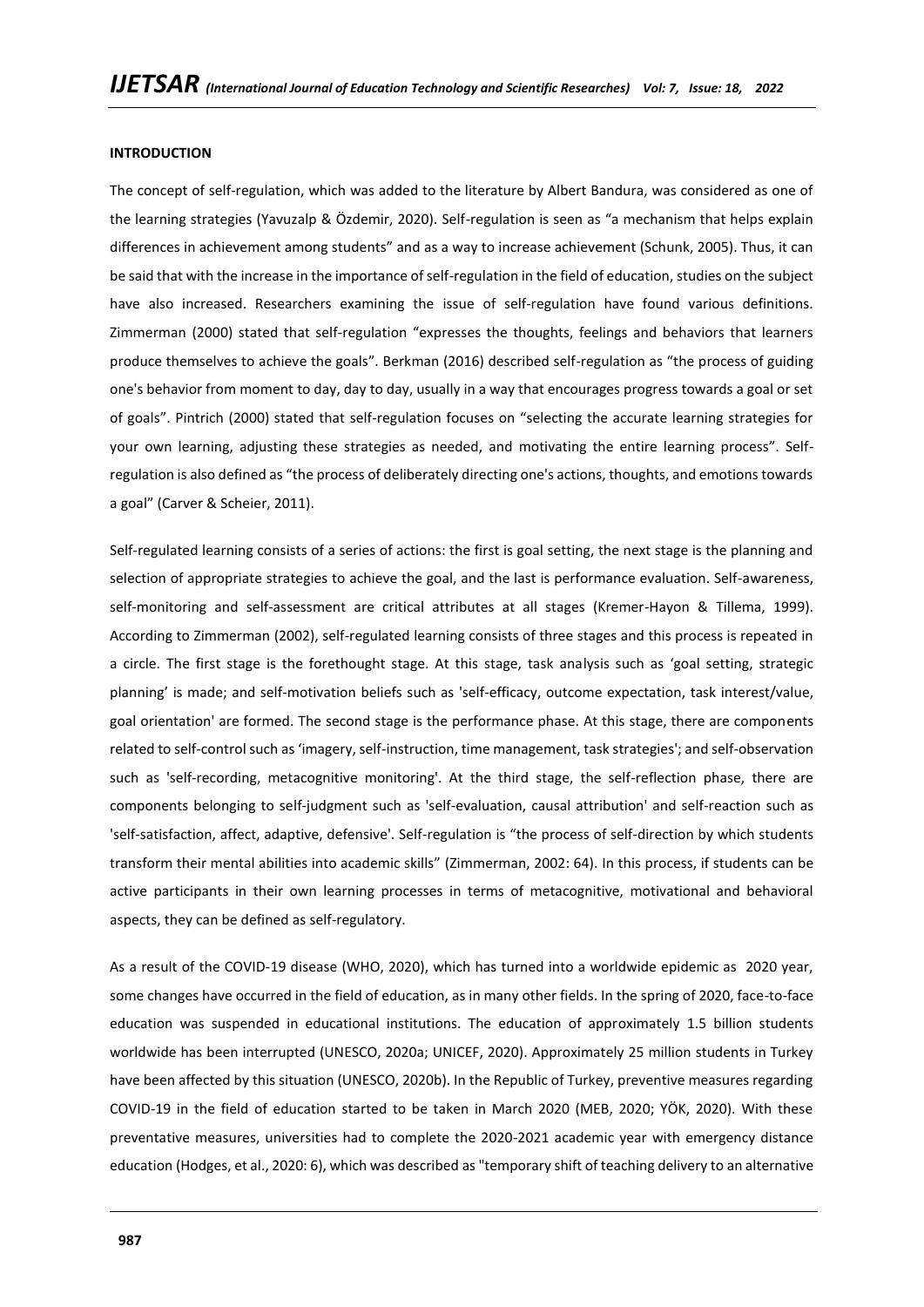presentation mode due to crisis conditions". Thus, online education continued with the distance education systems determined by the universities. Individuals need to have self-regulation skills in order to be successful in online courses. In this regard, it is stated that students' high self-regulation skills may have a positive effect on their course success (Yavuzalp & Özdemir, 2020). Zimmerman and Tsikalas (2005) state that computer assisted learning environments are important for students to acquire self-regulation strategies. Accordingly, it can be said that self-regulation skills are skills that can be used effectively and contribute to the process of distance education.

The COVID-19 global pandemic has entered our lives as a stressful event. Students' social lives have been affected and a more isolated period has been entered as the start of online education. In this period, it was understood that only biological interventions to human health would not be sufficient (Bekaroğlu & Yılmaz, 2020). There is a significant positive relationship between psychological resilience that works as a source of resistance and perceived social support against psychological conditions that negatively affect human health such as stress and anxiety during the epidemic period (Terzi, 2008). In other words, it can be said that the relationship established with the social environment has an effect on personality. The concept of social support is defined as follows: the social and psychological support that an individual obtains from his/her environment (Yıldırım, 1997: 81); "an exchange of resources between at least two individuals perceived by the provider or the recipient to be intended to enhance the well-being of the recipient." (Shumaker & Brownell, 1984). Cohen and Wills (1985) present two models, buffering and main effect, regarding the situations in which social support is effective, stating that there is correctness in the conceptualization of these two models and that they represent different processes. "Social support refers to emotional, informational, or practical assistance from significant others, such as family members, friends, or coworkers; support actually may be received from others or simply perceived to be available when needed" (Thoits, 2010: 546). According to Lakey and Cohen (2000), social support has two dimensions: received and perceived. Social support helps alleviate the negative effects of stressful life experiences by directly affecting well-being and mood (Cohen & Wills, 1985). There are studies examining social support in terms of education (DeBerard et al., 2004; de la Iglesia, Stover & Liporace, 2014; Gençdoğan, 2006; Kapıkıran & Özgüngör, 2009; Li, et al., 2018; Rosenfeld et al. 2000; Yıldırım, 2006; Yıldırım, et al., 2008; Yıldırım & Ergene, 2003). In the study conducted by Kocaman and Ersoy (2021), it is stated that students received the social support they needed from their families and friends in distance education during the epidemic process, and thus they were less affected by the negative effects of the epidemic process.

### **Purpose of the study and research questions**

In this study, it was aimed to examine the relationships among Turkish language teaching students' online selfregulation skills, their multidimensional perceived social support and their attitudes towards the use of distance education environments during the pandemic process. The study is considered important because it examines the extent to which online self-regulation skills and perceived multidimensional social support predict the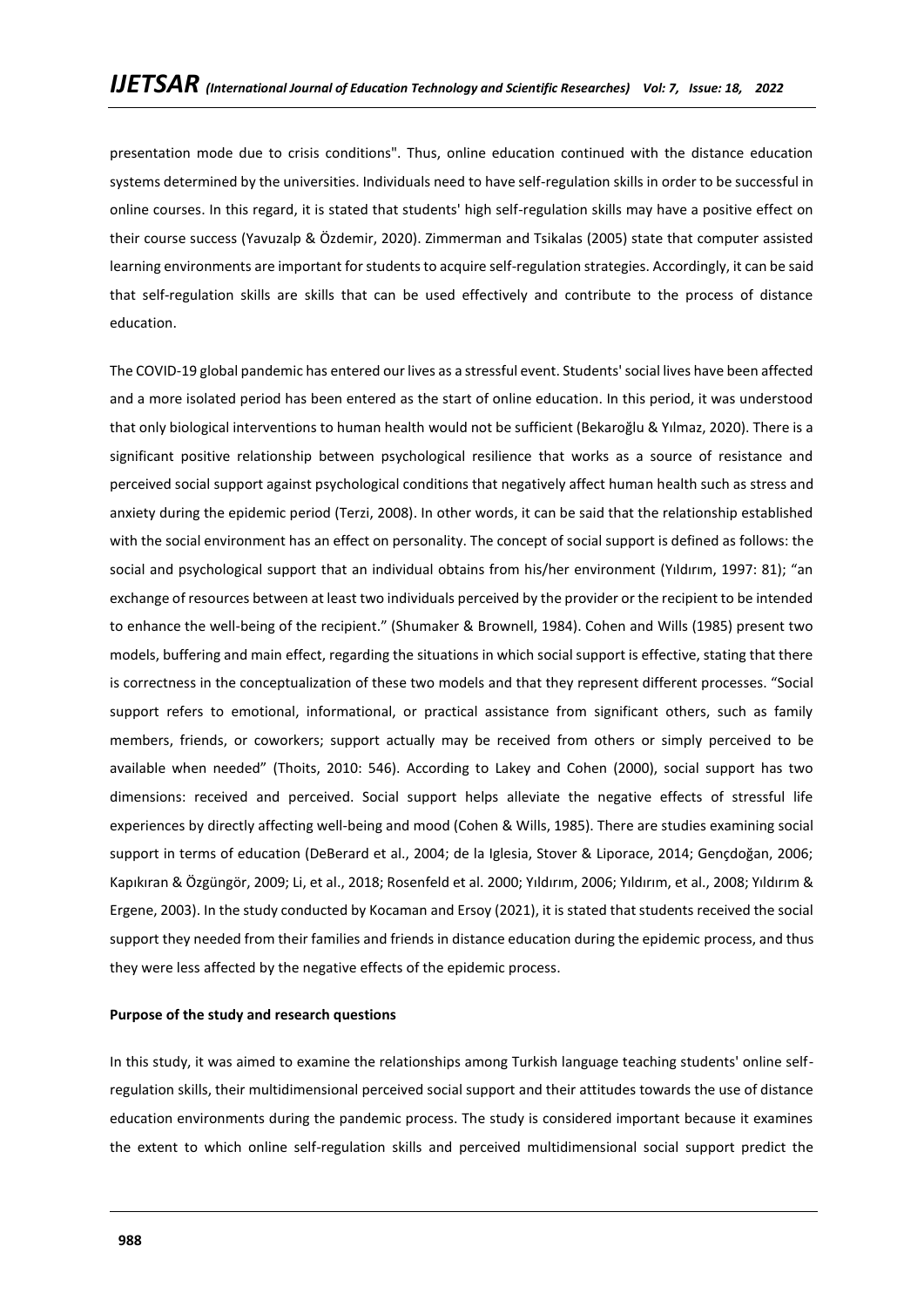attitude towards the use of distance education environments during the pandemic process, and reveals the relationship between concepts that are thought to be related. In this context, the questions to be answered are:

- 1. Is there a significant difference among the online self-regulation skills of Turkish language teaching undergraduate program students, their multidimensional perceived social support and their attitudes towards the use of distance education environments during the pandemic process by gender?
- 2. Is there a significant difference among the online self-regulation skills of Turkish language teaching undergraduate program students, their multidimensional perceived social support and their attitudes towards the use of distance education environments during the pandemic process by grade level?
- 3. Do the online self-regulation skills and multidimensional social support perceptions of Turkish language teaching undergraduate program students predict their attitudes towards the use of distance education environments?

### **METHOD**

### **Model of the research**

There are two ways (qualitative and quantitative) that the researcher can choose according to the nature of the research process and the problems addressed in the research (Creswell, 2012). In this study, the correlational research design of the quantitative research method (Christensen, Johnson & Turner, 2015: 60) was used. Creswell (2012: 21) defines relational studies as "procedures in quantitative research in which researchers measure the degree of association between two or more variables using their correlational statistical analysis". Fraenkel, Wallen, and Hyun (2012: 331) state that "in relational research, relationships between two or more variables are examined without trying to influence them". With this analysis, numerical values emerge that indicate the relationship between two or more variables or whether one can predict the other.

### **Participants**

The participants of the research consist of students studying in the Turkish Language Teaching Department of universities in Turkey. Participants were reached by the Snowball sampling technique. In the snowball sampling technique, a few reference people related to the study subject are selected and other people are reached through these people (Gay, Mills & Airasian, 2011: 143). In this study, some students were reached and asked to participate in the study. It was ensured that the data collection tool was sent to other Turkish teacher candidates. By the snowball technique, 206 Turkish language teaching students from various cities of Turkey were reached and data were collected.

### **Data collection tools**

*Turkish Online Self-Regulation Scale:* The scale was adapted into Turkish by Kilis and Yıldırım (2018) to measure students' self-regulation skills in e-learning environments. There are 6 sub-dimensions and 24 items in the scale.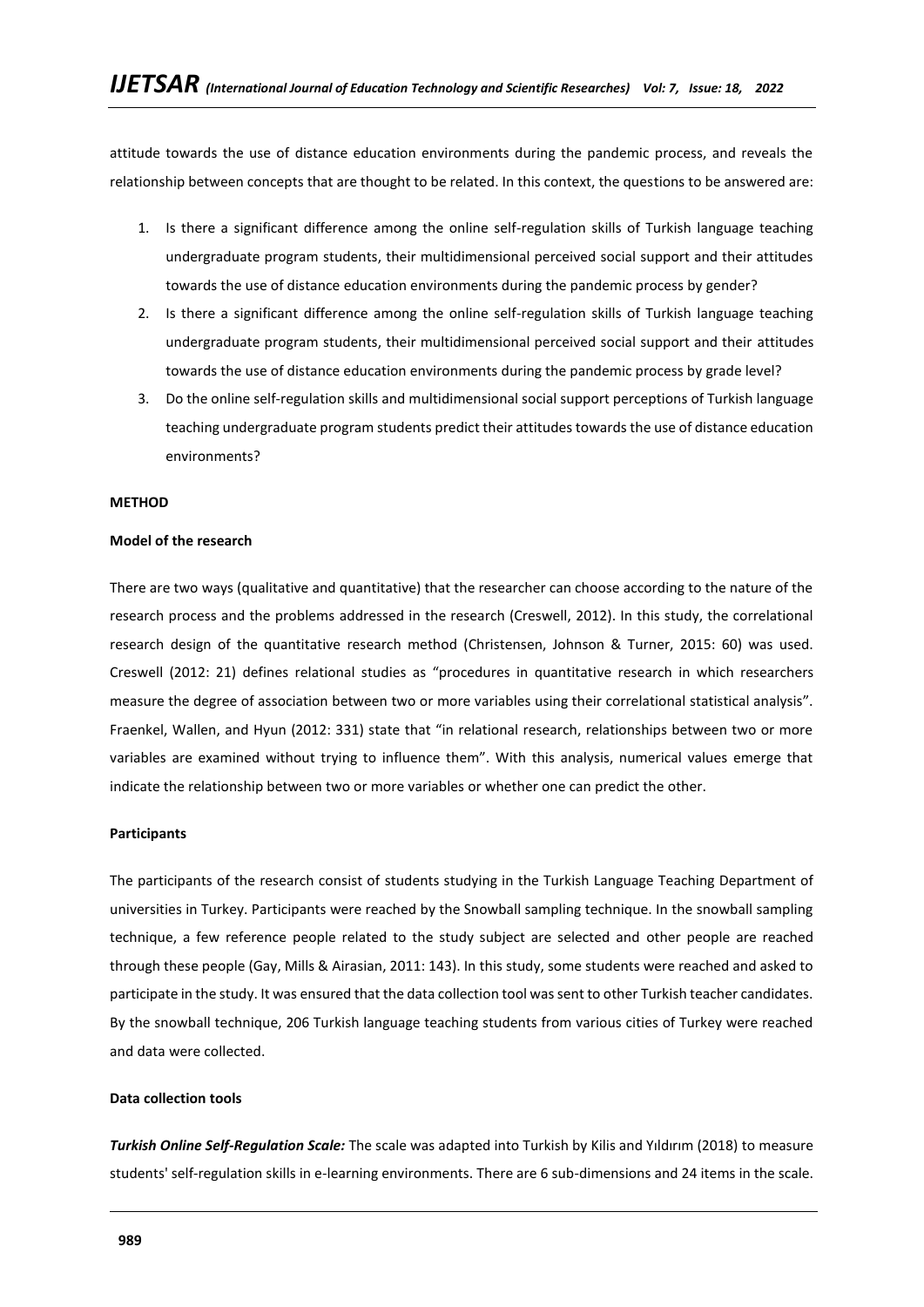It is prepared in a 5-point Likert type. According to the confirmatory factor analysis, it was reported that the fit indices were at an acceptable level. The Cronbach's alpha coefficient, which shows the internal consistency coefficients for the reliability analysis of the scale, was specified as .95. In this study, Cronbach's alpha value was determined as .91 and McDonald's ω value as .91.

*The Multidimensional Scale of Perceived Social Support:* It was discussed in Eker, Arkar and Yaldız's (2001) study in which he examined the psychometric properties of the revised form of the Multidimensional Scale of Perceived Social Support. The scale, which consists of 12 items, has a 3-factor structure: family, friend, and a special person. The scale is 7-point Likert type. The Cronbach's alpha coefficient, which shows the internal consistency coefficients for the reliability analysis of the scale, was found to vary between .80 and .95 in 3 types of samples used in the study. In this study, Cronbach's alpha value was determined as .87 and McDonald's ω value as .87.

*Attitude Scale Regarding the Use of Distance Education Environments During the Pandemic Process:* The scale was developed by Yıldız, Çengel and Alkan (2021). The scale, which has a 4-dimensional structure consisting of 24 items, was prepared in a 5-point Likert type. According to the confirmatory factor analysis, it was reported that the fit indices were at an acceptable level. The Cronbach's alpha coefficient, which shows the internal consistency coefficients for the reliability analysis of the scale, was stated as .93. In this study, Cronbach's alpha value was determined as .93 and McDonald's ω value was determined as .94.

### **Data collection and analysis**

Considering the epidemic process, it was deemed appropriate to collect the data online (Google Forms). Analyzes were made using jamovi v1.8.2 (The jamovi project, 2021) computer programs. Statistical techniques were chosen according to the normality values of the distributions of the data in the analyzes to be made within this program. According to George and Mallery (2003), it is accepted that "the skewness and kurtosis coefficients between -2 and +2 are sufficient to assume that the distribution is normal" but according to Tabachnick and Fidell (2007), "the skewness and kurtosis coefficients between -1.5 and +1.5" are sufficient. The mentioned values are presented in the descriptive statistics in the findings section. For this reason, parametric tests were used in the analysis. Data were analyzed using one-way ANOVA and Pearson product-moment correlation coefficient, independent groups t-test, and regression analysis. The data were evaluated according to a significance value of 0.05. In addition, bootstrap was applied in the calculation of correlation and hierarchical regression.

### **Publishing ethics**

This study was found ethically appropriate by the Social and Human Sciences Research Ethics Committee of Tokat Gaziosmanpasa University with the decision dated 19.10.2021 and numbered 21-18.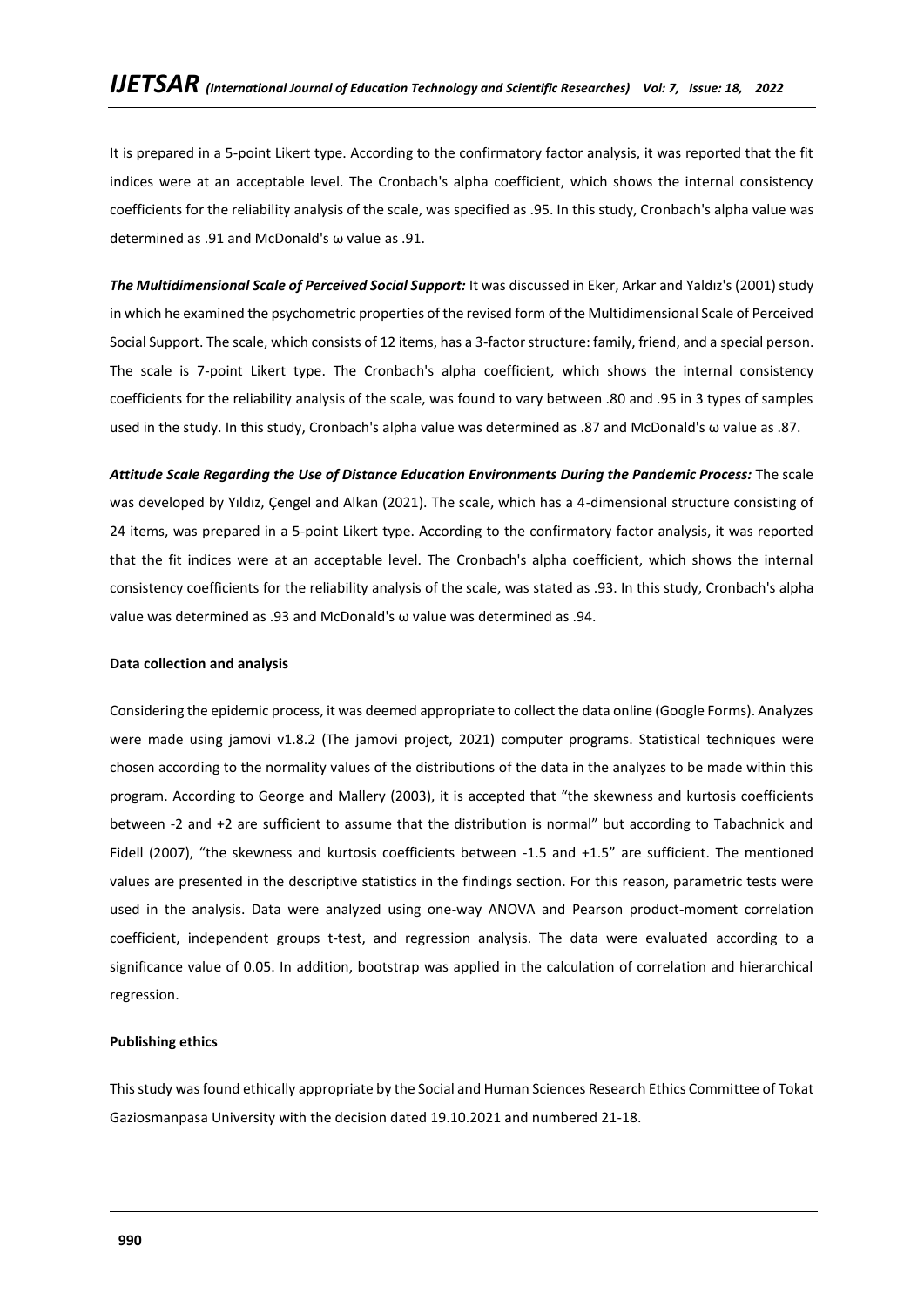### **FINDINGS**

### **Examination of the findings according to the gender variable**

| Table 1. Descriptives |            |            |            |  |  |  |  |
|-----------------------|------------|------------|------------|--|--|--|--|
|                       | <b>OSR</b> | <b>PSS</b> | <b>DEA</b> |  |  |  |  |
| N                     | 206        | 206        | 206        |  |  |  |  |
| <b>Missing</b>        | 0          | 0          | 0          |  |  |  |  |
| Mean                  | 84.2       | 57.5       | 78.7       |  |  |  |  |
| Median                | 84.0       | 57.0       | 79.0       |  |  |  |  |
| Standard deviation    | 15.9       | 15.6       | 19.5       |  |  |  |  |
| Minimum               | 42.0       | 12.0       | 33.0       |  |  |  |  |
| Maximum               | 120        | 84.0       | 119        |  |  |  |  |
| Skewness              | $-0.197$   | $-0.292$   | $-0.127$   |  |  |  |  |
| Std. error skewness   | 0.169      | 0.169      | 0.169      |  |  |  |  |
| Kurtosis              | $-0.0880$  | $-0.307$   | $-0.512$   |  |  |  |  |
| Std. error kurtosis   | 0.337      | 0.337      | 0.337      |  |  |  |  |
| Shapiro-Wilk W        | 0.991      | 0.979      | 0.987      |  |  |  |  |
| Shapiro-Wilk p        | 0.265      | 0.004      | 0.061      |  |  |  |  |
|                       |            |            |            |  |  |  |  |

Note. OSR: Online Self Regulation, PSS: Perceived Social Support, DEA: Distance Education Attitude

Descriptive statistics of the scores obtained from the scales are presented in Table 1. According to this statistical values, the average score of the Turkish language teaching students on the Turkish online self-regulation scale as 84.2, the average score of the multidimensional perceived social support scale as 57.5, the average scores of the attitude scale regarding the use of distance education environments during the pandemic process as 78.7, were determined. On the other hand, it is seen that the skewness and kurtosis coefficient values of the scores obtained from the measurement tools are between -1.5 and +1.5.

| 95% Confidence Interval |
|-------------------------|
| Upper                   |
| 3.14                    |
| 1.34                    |
| 3.25                    |
|                         |

Note. OSR: Online Self Regulation, PSS: Perceived Social Support, DEA: Distance Education Attitude

The examination of Turkish language teaching students' online self-regulation skills, perceived multidimensional social support, and attitudes towards the use of distance education environments according to the gender variable is given in Table 2. When the table is examined, it is seen that students' online self-regulation skills,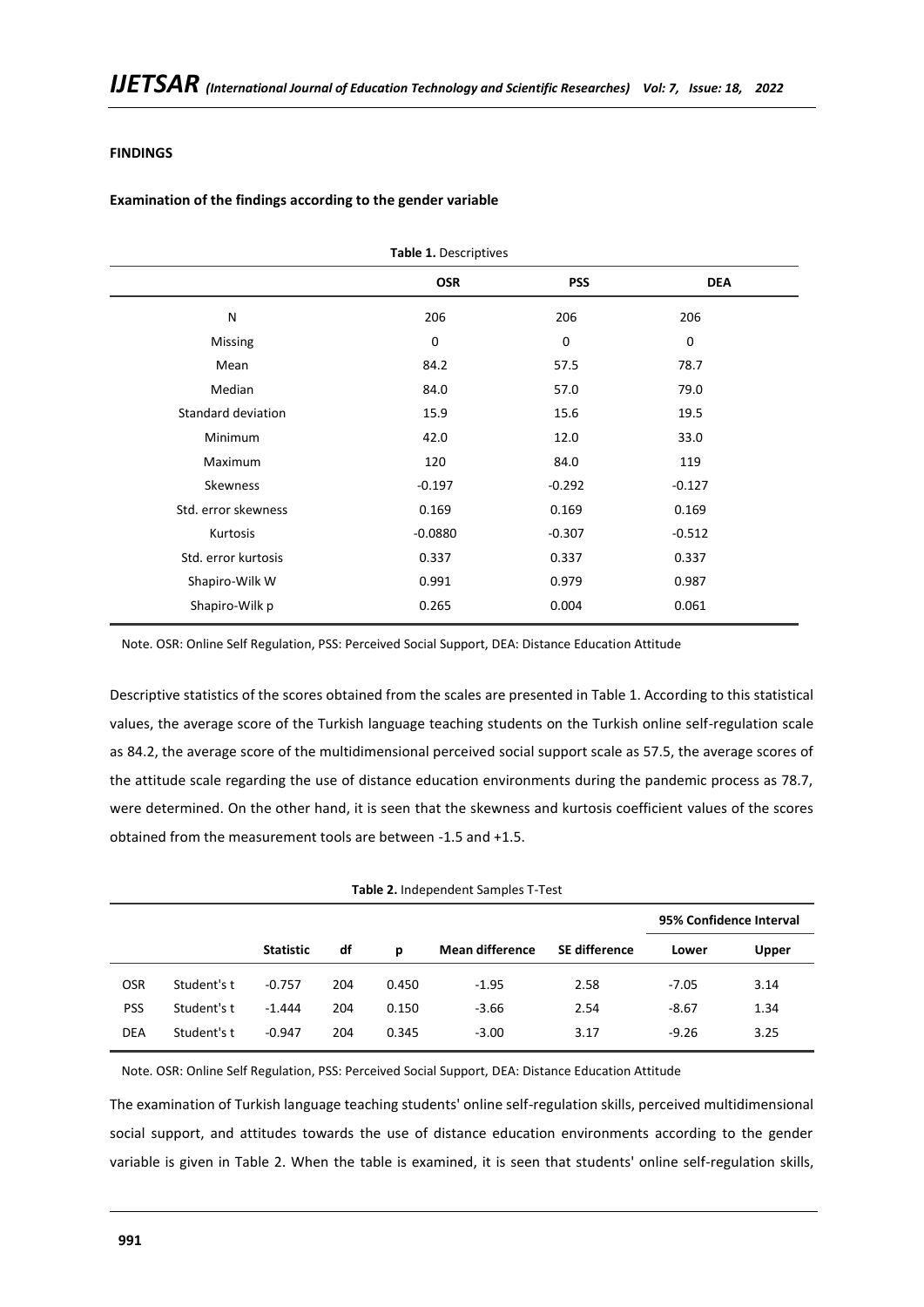perceived multidimensional social support, and attitudes towards the use of distance education environments do not differ according to gender  $(t_{(204)} = -.757, p > .05; t_{(204)} = -1.444, p > .05; t_{(204)} = -.947, p > .05)$ . However, when Figure 1 below is examined, it is seen that the average scores of female students are slightly higher.



Figure 1. Distribution Of The Scores Obtained From The Scales By Gender

| Examination of the findings according to the class variable |  |  |  |  |  |  |  |
|-------------------------------------------------------------|--|--|--|--|--|--|--|
|-------------------------------------------------------------|--|--|--|--|--|--|--|

|         | df1 | df2 | р                                 |  |  |  |  |
|---------|-----|-----|-----------------------------------|--|--|--|--|
| 0.595   | 3   | 202 | 0.619                             |  |  |  |  |
| 7.85e-4 | 3   | 202 | 1.000                             |  |  |  |  |
| 0.540   | 3   | 202 | 0.655                             |  |  |  |  |
|         |     |     | Table 3. One-Way ANOVA (Fisher's) |  |  |  |  |

Note. OSR: Online Self Regulation, PSS: Perceived Social Support, DEA: Distance Education Attitude

Turkish language teaching students' online self-regulation skills, perceived multidimensional social support, and attitudes towards the use of distance education environments were discussed according to the grade level variable. The data regarding the one-way analysis of variance used in this direction are presented in Table 3. Based on these findings, it was determined that students' online self-regulation skills, perceived multidimensional social support, and attitudes towards the use of distance education environments did not differ according to gender  $(F_{(3,202)} = .595, p > .05; F_{(3,202)} = 7.85e-4, p > .05; F_{(3,202)} = .540, p > .05)$ . In addition, the average scores of students' online self-regulation skills, perceived multidimensional social support, and attitudes towards the use of distance education environments are given in Figure 2 below: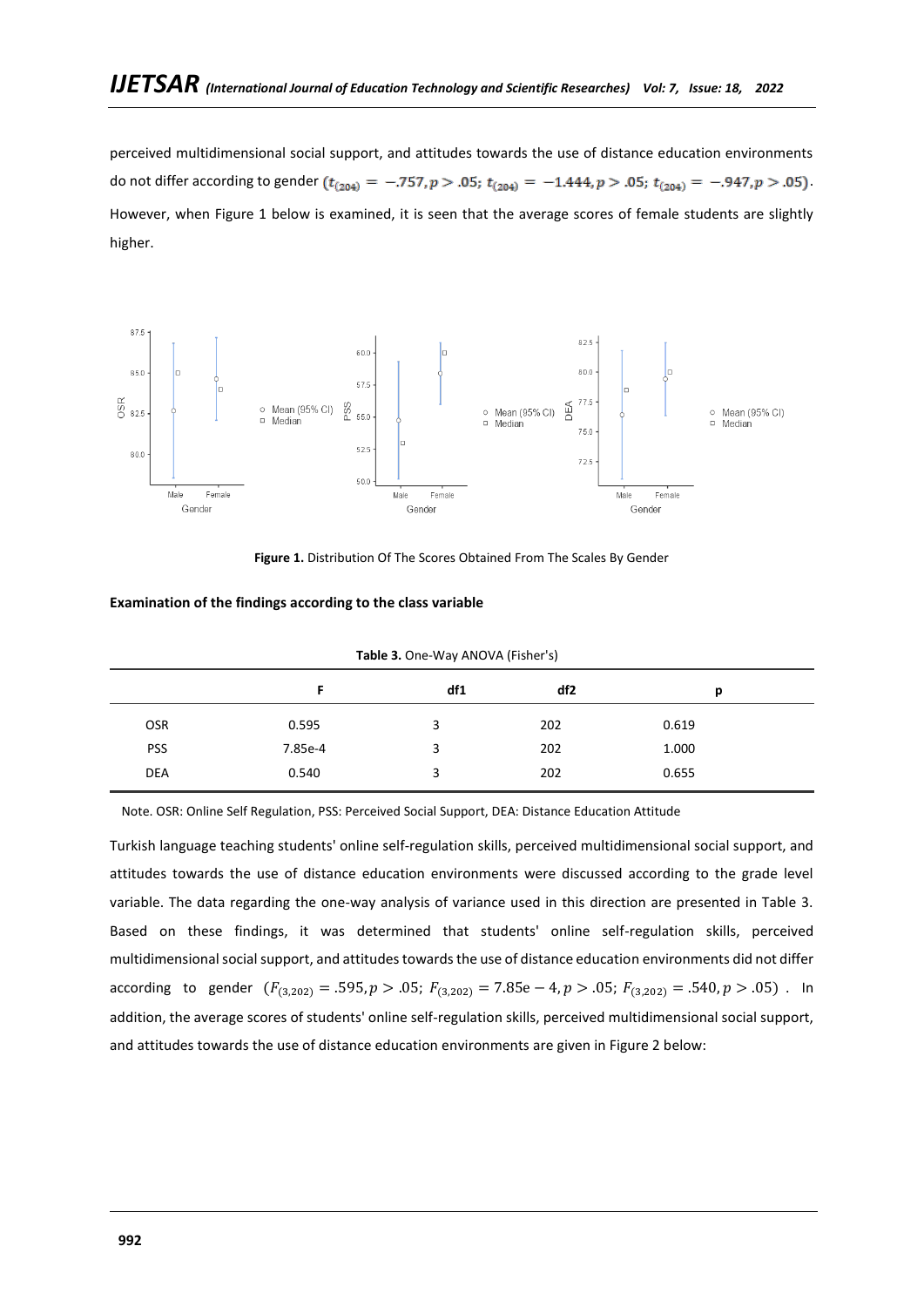

**Figure 2.** Distribution of the Scores Obtained From the Scales by Grade Level

### **Examination of the correlation between the scales**

|            |              | OSR            | <b>PSS</b>   | <b>DEA</b> |
|------------|--------------|----------------|--------------|------------|
| OSR        | Pearson's r  |                |              |            |
|            | p-value      |                |              |            |
|            | 95% CI Upper |                |              |            |
|            | 95% CI Lower |                |              |            |
|            | N            |                |              |            |
| <b>PSS</b> | Pearson's r  | $***$<br>0.386 |              |            |
|            | p-value      | < 0.001        |              |            |
|            | 95% CI Upper | 0.496          |              |            |
|            | 95% CI Lower | 0.263          |              |            |
|            | N            | 206            |              |            |
| DEA        | Pearson's r  | $***$<br>0.576 | ***<br>0.426 |            |
|            | p-value      | < 0.001        | < 0.001      |            |
|            | 95% CI Upper | 0.661          | 0.532        |            |
|            | 95% CI Lower | 0.477          | 0.307        |            |
|            | N            | 206            | 206          |            |
|            |              |                |              |            |

#### **Table 4.** Correlation Matrix

Note. \* p < .05, \*\* p < .01, \*\*\* p < .001, OSR: Online Self Regulation, PSS: Perceived Social Support, DEA: Distance Education Attitude

In Table 4, the relationship among Turkish language teaching students' online self-regulation skills, perceived multidimensional social supports, and their attitudes towards the use of distance education environments was examined by correlation. Accordingly, it has been determined a significant positive correlation between students' online self-regulation skills and their perceived social support (r = .38,p< .001; 95% CI= .26,.49); a significant positive correlation between online self-regulation skills and their attitudes towards the use of distance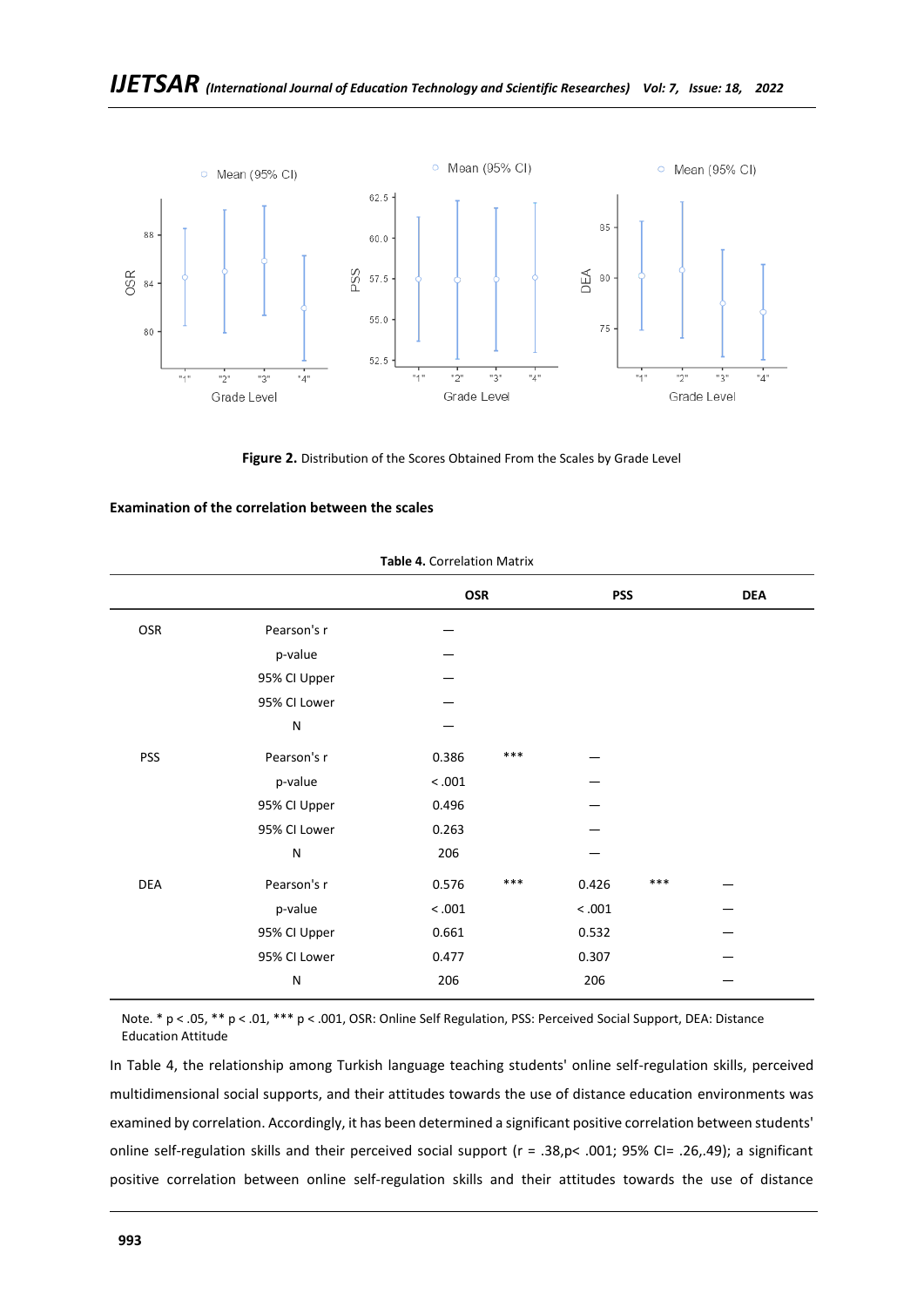education environments (r = .57,p< .001; 95% CI= .47,.66); a positive significant relationship (r = .42,p< .001; 95% CI= .30,.53) between their perceived social support and their attitudes towards the use of distance education environments. In addition, the visual of these relations is presented in Figure 3 below.



**Figure 3.** Correlations Plot

A hierarchical regression was conducted to determine to what extent the online self-regulation skills of Turkish language teaching students and their perceived multidimensional social support predict their attitudes towards the use of distance education environments. Various assumptions required for regression analysis were examined. Autocorrelation status was analyzed with Durbin-Watson value. Accordingly, the Durbin-Watson value (1.85) was found to be within the acceptable limits of 1.5-2.5 (Field, 2013). The tolerance value (1-R2), which emphasizes the variance rate that cannot be explained by the variables, was greater than the acceptable limit 1-R2 = > .20 (Field, 2013) (1-R2=.63,.68). Finally, variance inflation factor (VIF) was examined. The VIF value was calculated as 1.17 for both independent variables. The acceptable limit of this value is specified as VIF = <10 (Field, 2013).

|               | Table 5. Regression Model Fit Measures |       |              |       |              |                           |        |  |  |  |  |
|---------------|----------------------------------------|-------|--------------|-------|--------------|---------------------------|--------|--|--|--|--|
|               |                                        |       |              |       |              | <b>Overall Model Test</b> |        |  |  |  |  |
| Model         | R                                      | $R^2$ | $\Delta R^2$ | ΔF    | df1          | df2                       | р      |  |  |  |  |
|               | 0.576                                  | 0.332 | 0.329        | 101.3 | $\mathbf{1}$ | 204                       | < .001 |  |  |  |  |
| $\mathcal{P}$ | 0.617                                  | 0.381 | 0.375        | 62.4  | 2            | 203                       | < .001 |  |  |  |  |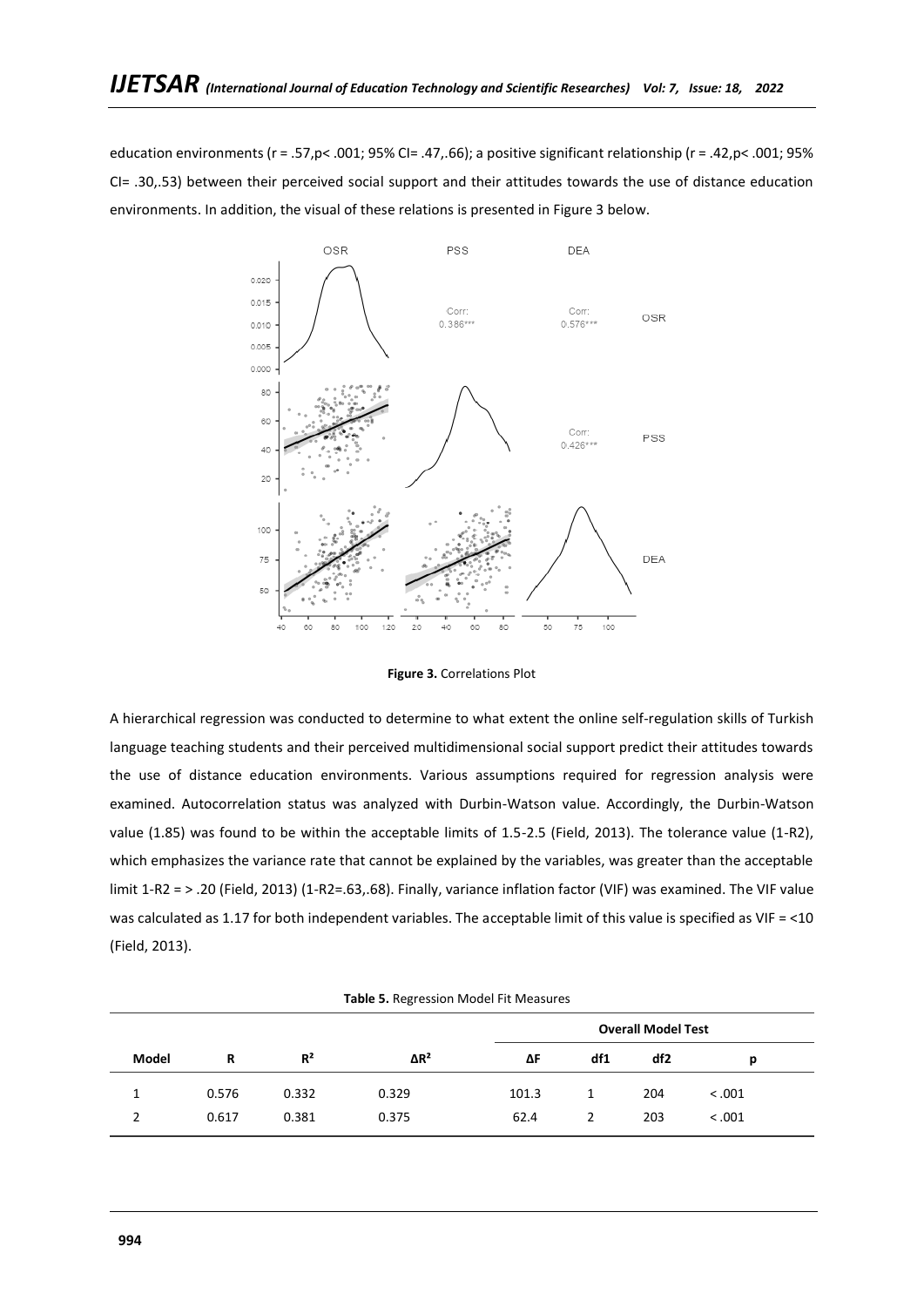The predictive power of online self-regulation skills and perceived multidimensional social support on the dependent variable was examined using the enter method. In the first stage, the predictive power of online selfregulation skills in the 1st model regarding the use of distance education environments was investigated. Accordingly, online self-regulation skills were a significant predictor of the attitude towards the use of distance education environments (F(1, 204) = 101.3,  $p < .001$ ). As can be seen in Table 6, the contribution of online selfregulation skills to the model is significant (ß = .57, p < .001, 95% CI = .46, .68). This first model explains 32% of the attitude variance regarding the use of distance education environments. The second phase, the 2nd Model, was created by adding perceived multidimensional social support. Thus, online self-regulation skills ( $\beta$  = .48, p < .001, 95% CI = .36, .60) and perceived multidimensional social support (ß = .24, p < .001, 95% CI = .12) , .35) were found to be significant predictors of the attitude towards the use of distance education environments. With the second model, 37% of the attitude variance regarding the use of distance education environments is explained. Multidimensional perceived social support added to the second model contributed 5% to the total explained variance.

Data for Model 1 is presented in Table 6 below:

|            | Table 6. MOUEL L'OCHILIENTS - DEA |           |                                   |        |       |         |                              |       |                            |  |
|------------|-----------------------------------|-----------|-----------------------------------|--------|-------|---------|------------------------------|-------|----------------------------|--|
|            |                                   |           | 95% Confidence<br><b>Interval</b> |        |       |         |                              |       | 95% Confidence<br>Interval |  |
| Predictor  | <b>Estimate</b><br>- B            | <b>SE</b> | Upper<br>Lower                    |        | t     | р       | Stand.<br>Estimate - $\beta$ | Lower | <b>Upper</b>               |  |
| Intercept  | 19.116                            | 6.0232    | 7.240                             | 30.992 | 3.17  | 0.002   |                              |       |                            |  |
| <b>OSR</b> | 0.708                             | 0.0703    | 0.569                             | 0.847  | 10.07 | < 0.001 | 0.576                        | 0.463 | 0.689                      |  |

**Table 6.** Model 1 Coefficients - DEA

Data for Model 2 is presented in Table 7 below:

|            | <b>Table 7.</b> Model 2 Coefficients - DEA |           |                                   |              |      |         |                              |       |                            |  |
|------------|--------------------------------------------|-----------|-----------------------------------|--------------|------|---------|------------------------------|-------|----------------------------|--|
|            |                                            |           | 95% Confidence<br><b>Interval</b> |              |      |         |                              |       | 95% Confidence<br>Interval |  |
| Predictor  | <b>Estimate</b><br>- B                     | <b>SE</b> | Lower                             | <b>Upper</b> |      | р       | Stand.<br>Estimate - $\beta$ | Lower | Upper                      |  |
| Intercept  | 11.489                                     | 6.1170    | $-0.572$                          | 23.550       | 1.88 | 0.062   |                              |       |                            |  |
| <b>OSR</b> | 0.594                                      | 0.0736    | 0.449                             | 0.739        | 8.08 | < 0.001 | 0.484                        | 0.366 | 0.602                      |  |
| <b>PSS</b> | 0.299                                      | 0.0747    | 0.152                             | 0.446        | 4.00 | < .001  | 0.240                        | 0.122 | 0.358                      |  |
|            |                                            |           |                                   |              |      |         |                              |       |                            |  |

### **Table 7.** Model 2 Coefficients - DEA

### **CONCLUSION and DISCUSSION**

In this study, the relationships among the online self-regulation skills of Turkish language teaching undergraduate program students, their multidimensional perceived social support and their attitudes towards the use of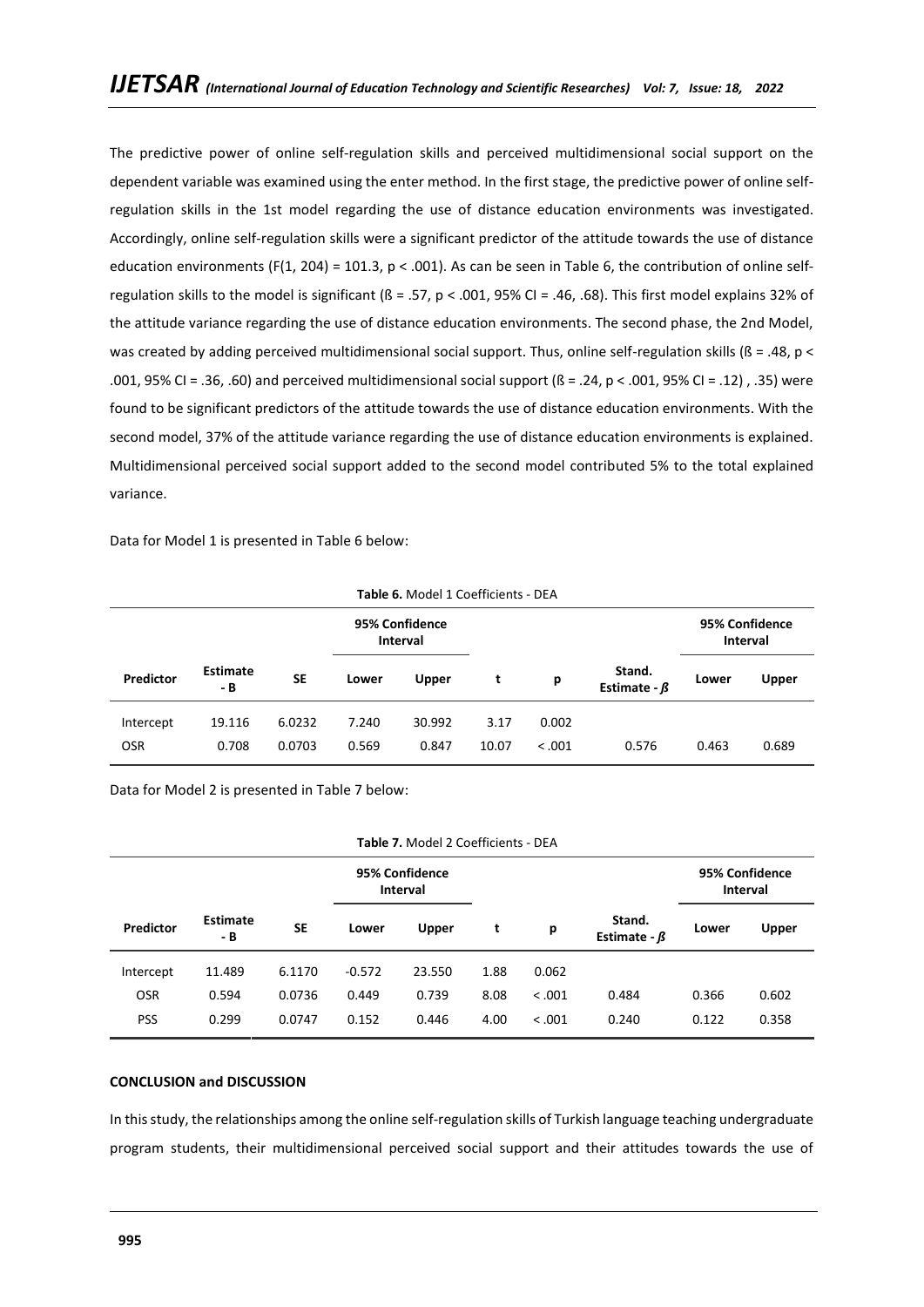distance education environments during the pandemic process were investigated. In addition, these attitudes were examined according to gender and class level variables. The results of the research are as follows:

1. In the study, no significant difference was found between students' online self-regulation skills, their perceived multidimensional social support and their attitudes towards the use of distance education environments by the gender variable.

2. In the study, no significant difference was found between students' online self-regulation skills, their perceived multidimensional social support and their attitudes towards the use of distance education environments according to their grade levels.

3. Significant positive relationships were found among students' online self-regulation skills, their perceived multidimensional social support, and their attitudes towards the use of distance education environments during the pandemic process. Accordingly, the relationship among the scores obtained from the three measurement tools was revealed. In the study conducted by Williams, Wall, and Fish (2019), it was found that perceived social support from family, friends, and peers predicted academic self-regulation in adult graduate students. This study is also similar to the study mentioned in the context of the determined relationship.

4. Online self-regulation and multidimensional perceived social support were examined as predictors of the attitude towards the use of distance education environments during the pandemic process, which was considered as the dependent variable in the study. In the analysis made with the help of hierarchical regression, the independent variable of online self-regulation explained 32% of the total variance of attitude towards the use of distance education environments. In the analysis made with the help of hierarchical regression, the independent variable of online self-regulation explained 32% of the total variance of attitude towards the use of distance education environments. Online self-regulation and multidimensional perceived social support independent variables explained a total of 37% of the attitude variance regarding the use of distance education environments. Accordingly, it is possible to talk about the significant effect of both independent variables on the dependent variable. However, it can be said that the effect of online self-regulation skills is greater. Multidimensional perceived social support contributed 5% to this.

No study has been found in the literature that directly addresses this issue, but various studies that include the effects of self-regulation and social support in terms of education have been mentioned. In the study of Çetin and Ceyhan (2018), it was stated that self-regulation was an important negative predictor of academic procrastination in high school students. In the study of Üredi and Üredi (2005), it was found that self-regulation positively predicted mathematics achievement in secondary school students. In the study of Turan and Demirel (2010), it was seen that successful students in face-to-face medical school courses reflect more self-regulated learning skills at all stages of learning.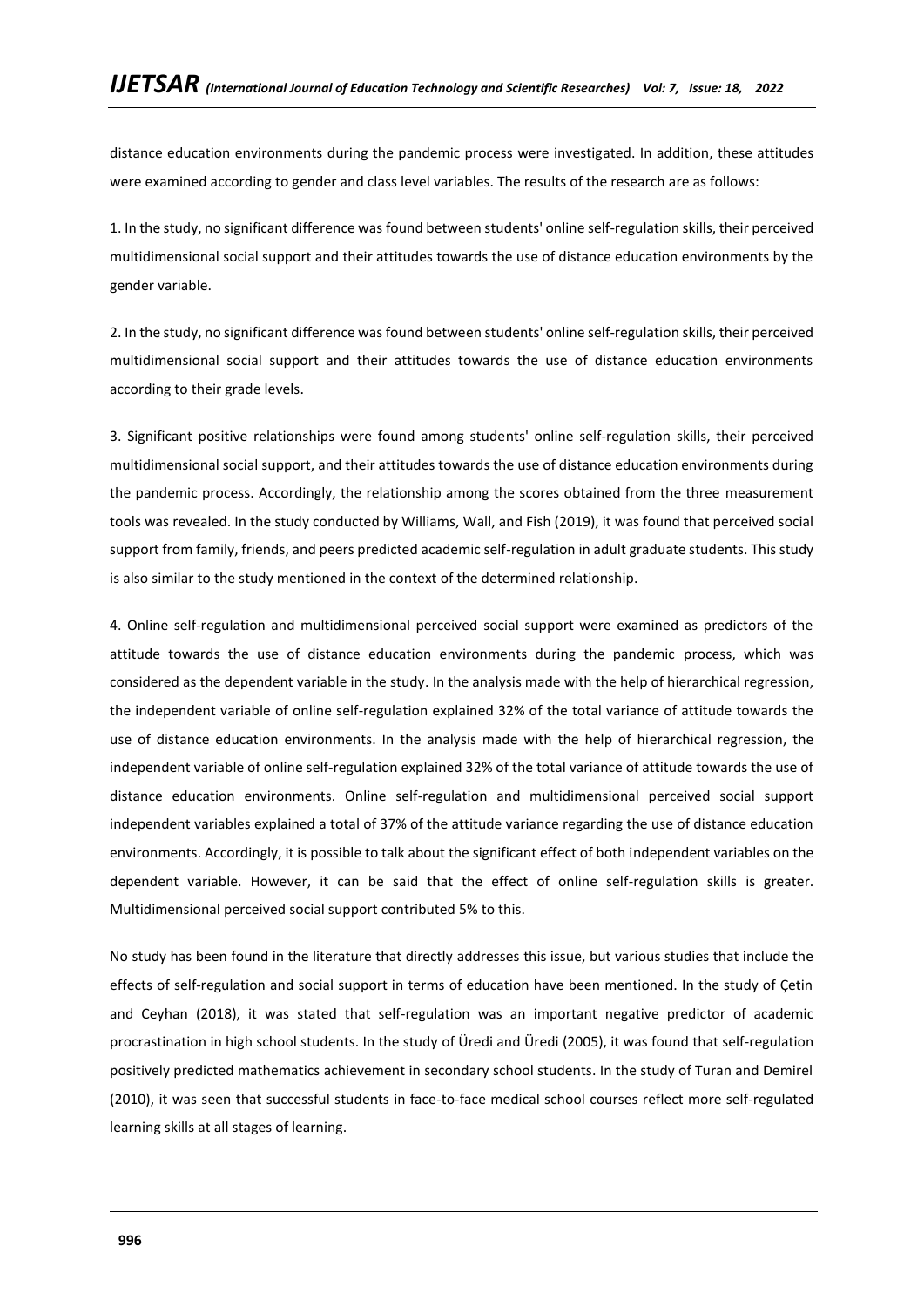In the study conducted by Eom and Reiser (2000), it was determined that students who use high-level selfregulation skills better comprehend computer-based lessons. In the study conducted by Sun and Rueda (2012), it was found that self-regulation was significantly associated with all participation types (behavioral participation, emotional involvement, and cognitive involvement) in distance education included in the research, that is, students with higher levels of self-regulation had higher levels of participation ( engagement) are indicated. On the other hand, in the study of Uzun, Ünal, and Yamaç (2013), although there is no significant relationship between self-regulation and success in online distance education, a positive significant relationship was found between self-regulation and distance education attitude.

In the study conducted by Dede et al. (2021), it was stated that the self-regulation skills of the students who always attend the distance education courses of the secondary school students during the COVID-19 process are higher than the students who do not attend the courses occasionally or not at all. In Alanoğlu's (2020) study, a positive significant relationship was found between perceived social support and attitude towards learning.

There are also the following studies in the literature: studies indicating the positive relationship between social support and academic achievement (DeBerard et al, 2004; Rosenfeld et al. 2000; Yıldırım, 2006); studies concluded that perceived family social support positively predicted academic achievement (Kapıkıran & Özgüngör, 2009; Yıldırım & Ergene, 2003); the study, written by Gençdoğan (2006), in which a negative significant relationship was determined between the perception of social support and test anxiety; the study concluded that perceived social support from friends and teachers negatively predicted test anxiety (Yıldırım, et al., 2008); The study revealing that self-esteem mediates the relationship between social support and academic achievement (Li, et al., 2018); the study concluded that social support positively predicted academic achievement in female (de la Iglesia, Stover & Liporace, 2014).

### **RECOMMENDATIONS**

This research has several limitations. First of all, the research was carried out with a total of 206 students. For this reason, expanding the study group may be a positive factor in terms of generalization to the population. Despite the voluntary participation in the research, the fact that the participants did not respond sincerely to the statements in the measurement tool may constitute another limitation.

According to the results of the research, it can be suggested to include activities that can improve students' selfregulation skills in online distance education conducted during the pandemic period and to try to keep social support mechanisms active in order to ensure that students are least affected by this epidemic situation.

### **ETHICAL TEXT**

In this study, journal writing rules, publication principles, research and publication ethics rules, journal ethics rules were followed. Responsibility for any violations that may arise regarding the study belongs to the author(s).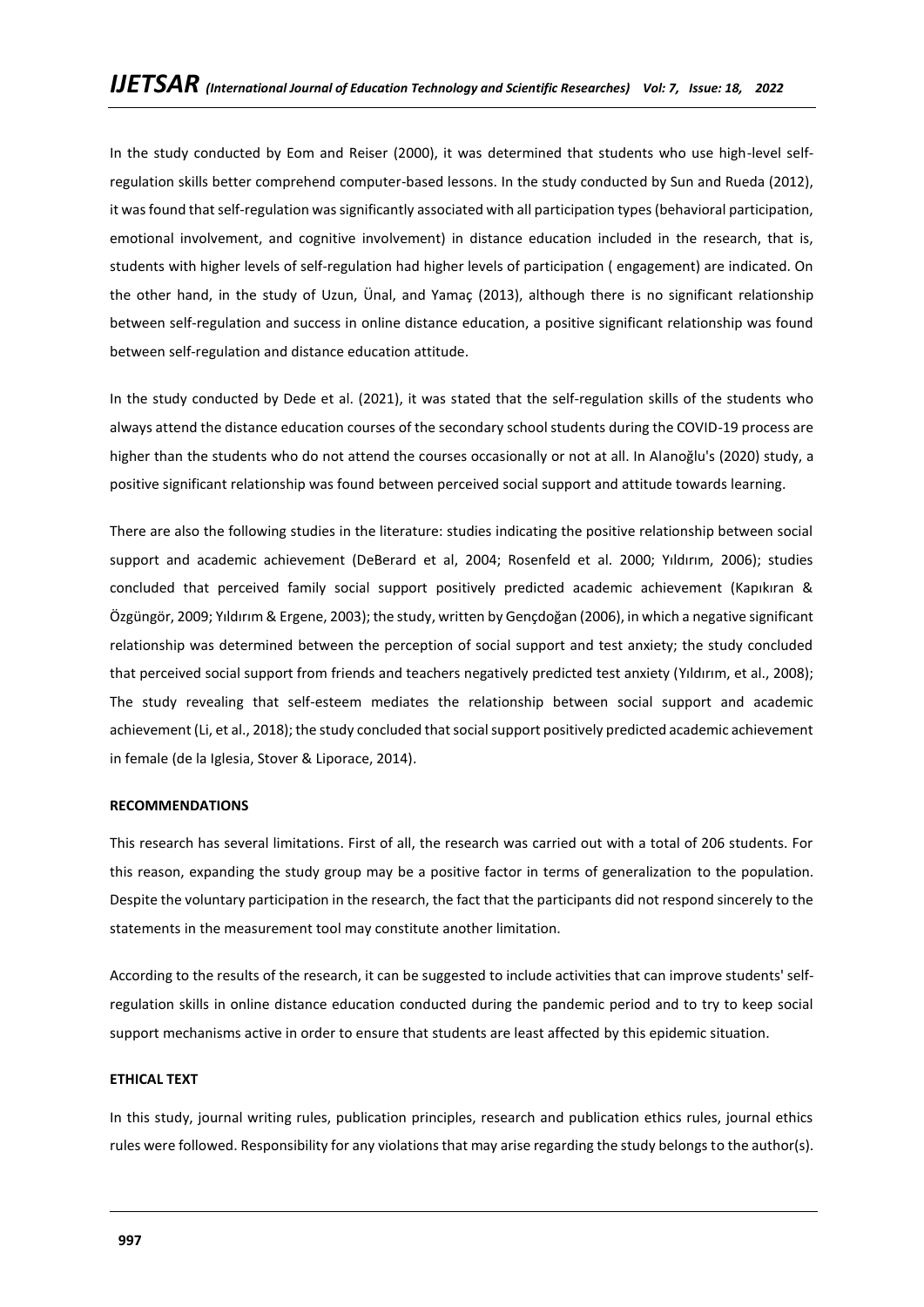This study was found ethically appropriate by the Social and Human Sciences Research Ethics Committee of Tokat Gaziosmanpaşa University with the decision dated 19.10.2021 and numbered 21-18.

**Authors Contribution Rate:** The 1st author's contribution rate to the article is 50%. The second author's contribution rate to the article is 50%.

### **REFERENCES**

- Alanoğlu, M. (2020). Relationships between teacher candidates' perceived social support levels and attitudes towards learning. *SDU International Journal of Educational Studies, 7*(2), 305- 319. Doi: http://dx.doi.org/10.33710/sduijes.753571
- Bekaroğlu, E. ve Yılmaz, T. (2020). COVID-19 ve psikolojik etkileri: Klinik psikoloji perspektifinden bir derleme. *Nesne, 8*(18), 573-584. http://dx.doi.org/10.7816/nesne-08-18-14
- Berkman, E. T. (2016). Self-regulation training. Kathleen D. Vohs & Roy F. Baumeister (Eds.) *Handbook of selfregulation: Research, theory, and applications*, 440-457.
- Carver, C. S., & Scheier, M. F. (2011). Self-regulation of action and affect. In K. D. Vohs & R. F. Baumeister (Eds.), *Handbook of self-regulation: Research, theory and applications (2nd ed., pp. 3–21). Guilford Press.*
- Christensen, L. B., Johnson, R. B., & Turner, L. A. (2015). *Research methods, design, and analysis* (12th ed.). Pearson.
- CoHE. (13 Mart 2020). Koronavirüs (COVID-19) Bilgilendirme Notu [Coronavirus (COVID-19) Information Note]: 1. Available online: [https://www.yok.gov.tr/Sayfalar/Haberler/2020/coronavirus\\_bilgilendirme\\_1.aspx](https://www.yok.gov.tr/Sayfalar/Haberler/2020/coronavirus_bilgilendirme_1.aspx) Accessed: 02.12.2021.
- Cohen, S., & Wills, T. A. (1985). Stress, social support, and the buffering hypothesis. *Psychological bulletin*, *98*(2), 310.
- Creswell, J. W. (2012). *Educational research: Planning, conducting, and evaluating quantitative* (4th ed.). Pearson.
- Çetin, N., & Ceyhan, E. (2017). Lise öğrencilerinin akademik erteleme davranışlarının sürekli kaygı, akılcı olmayan inanç, öz düzenleme ve akademik başarı ile ilişkisi. *Hacettepe Üniversitesi Eğitim Fakültesi Dergisi,*  (32), 2, 1-20. http://dx.doi.org/10.16986/HUJE.2017028261
- de la Iglesia, G., Stover, J. B., & Liporace, M. F. (2014). Perceived social support and academic achievement in Argentinean college students. *Europe's journal of psychology*, *10*(4), 637-649.
- DeBerard, M., Spielmans, G., & Julka, D. (2004). Predictors of academic achievement and retention among college freshmen: A longitudinal study. *College Student Journal*, 38, 66–80.
- Dede, N., Keskin, A., Öztürk, E., & Gülcan Keskin, M. (2021). COVID-19 süreci ile başlayan uzaktan eğitimde ortaokul öğrencilerinin öz düzenleme ve derse katılım ilişkisinin incelenmesi. *Dicle Üniversitesi Ziya Gökalp Eğitim Fakültesi Dergisi,* (39), 126-134.
- Eker, D., Arkar, H., & Yaldız, H. (2001). Çok boyutlu algılanan sosyal destek ölçeği'nin gözden geçirilmiş formunun faktör yapısı, geçerlik ve güvenirliği. *Türk Psikiyatri Dergisi, 12*(1), 17-25.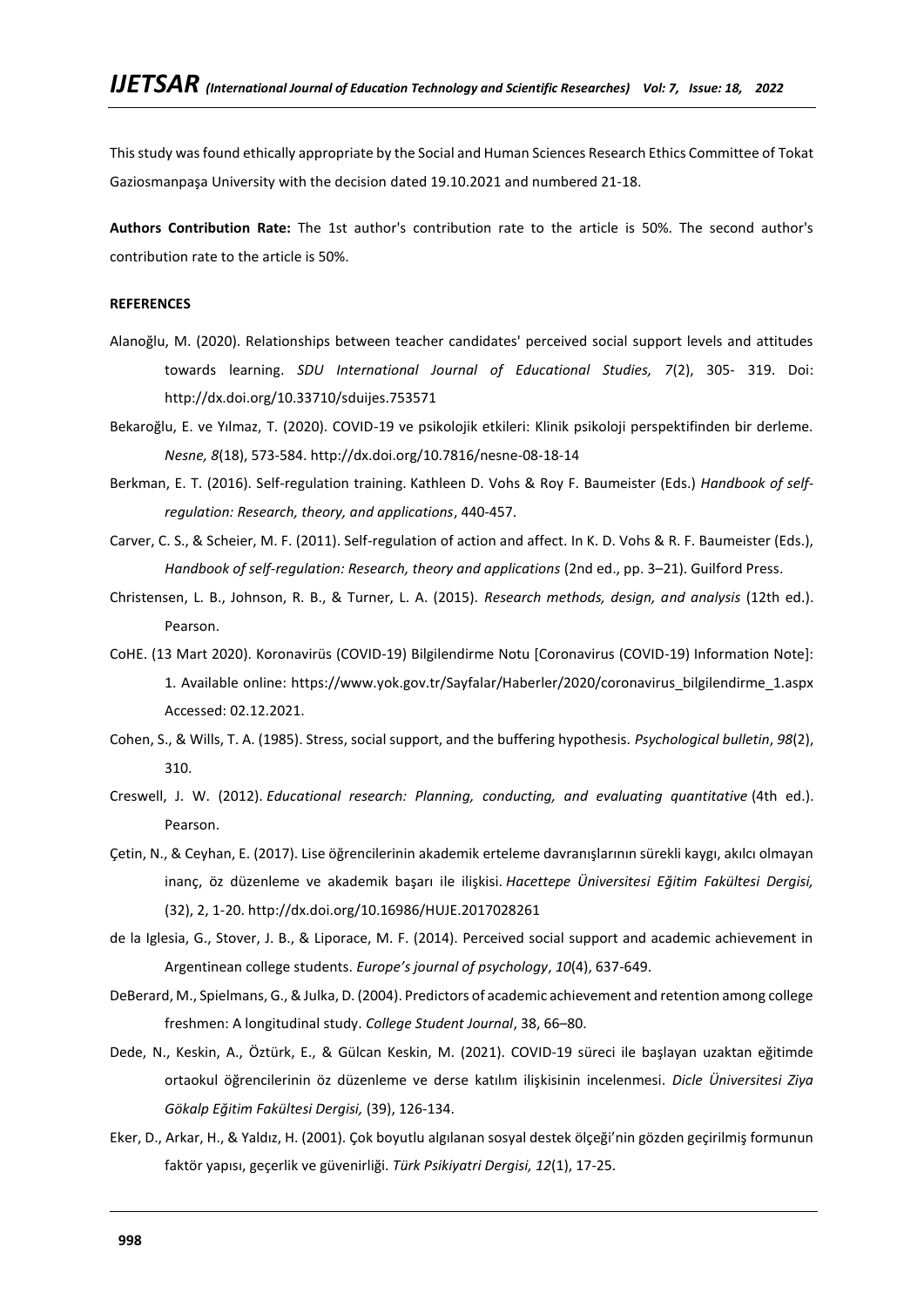Eom, Y., & Reiser, R. A. (2000). The effects of self regulation and instructional control on performance and motivation in computer-based instruction. *International Journal of Instructional Media, 27*(3), 247-261.

Field, A. (2013). *Discovering statistics using SPSS*. Sage.

- Fraenkel, J. R., Wallen, N. E., & Hyun, H. H. (2012). *How to design and evaluate research in education* (8th ed.). McGraw-Hill.
- Gay, L. R., Mills, G. E., & Airasian, P. W. (2011). *Educational research: Competencies for analysis and application* (10th ed.). Pearson
- Gençdoğan, B. (2006). Lise öğrencilerinin sınav kaygısı ile boyuneğicilik düzeyleri ve sosyal destek algısı arasındaki ilişkiler. *Atatürk Üniversitesi Sosyal Bilimler Enstitüsü Dergisi*, *7*(1), 153-164.
- George, D., & Mallery, M. (2003). *Using SPSS for Windows step by step: a simple guide and reference*. Allyn and Bacon.
- Hodges, C., Moore, S., Lockee, B., Trust, T., & Bond, A. (2020). The difference between emergency remote teaching and online learning. *Educ. Rev.* 2020, 27. Available online: <https://medicine.hofstra.edu/pdf/faculty/facdev/facdev-article.pdf> Accessed: 02.12.2021.
- Kapikiran, Ş., & Özgüngör, S. (2009). Ergenlerin sosyal destek düzeylerinin akademik başarı ve güdülenme düzeyi ile ilişkileri. *Çocuk ve Gençlik Ruh Sağlığı Dergisi*, *16*(1), 21-30.
- Kilis, S., & Yildirim, Z. (2018). Online self-regulation questionnaire: Validity and reliability study of Turkish translation. *Çukurova Üniversitesi Eğitim Fakültesi Dergisi*, *47*(1), 233-245.
- Kocaman, F., & Ersoy, A. F. (2021). Pandemi sürecinde öğrencilerin uzaktan eğitime ilişkin yaşadığı stres ve kaygı durumları: Nitel bir çalışma. *Uluslararası Güncel Eğitim Araştırmaları Dergisi*, *7*(1), 224-240.
- Kremer-Hayon, L., & Tillema, H. H. (1999). Self-regulated learning in the context of teacher education. *Teaching and Teacher Education*, *15*(5), 507-522.
- Lakey, B., & Cohen, S. (2000). Social support theory and measurement. In S. Cohen, L. G. Underwood, & B. H. Gottlieb (Eds.), *Social support measurement and intervention* (pp. 29–52). Oxford University Press.
- Li, J., Han, X., Wang, W., Sun, G., & Cheng, Z. (2018). How social support influences university students' academic achievement and emotional exhaustion: The mediating role of self-esteem. *Learning and individual differences*, *61*, 120-126.
- MoNE. (12 Mart 2020). Bakan Selçuk, koronavirüs'e karşı eğitim alanında alınan tedbirleri açıkladı [Minister Selçuk announced the measures taken in the field of education against coronavirus]. Available online: [http://www.meb.gov.tr/bakan-selcuk-koronaviruse-karsi-egitim-alaninda-alinan](http://www.meb.gov.tr/bakan-selcuk-koronaviruse-karsi-egitim-alaninda-alinan-tedbirleriacikladi/haber/20497/tr)[tedbirleriacikladi/haber/20497/tr](http://www.meb.gov.tr/bakan-selcuk-koronaviruse-karsi-egitim-alaninda-alinan-tedbirleriacikladi/haber/20497/tr) Accessed: 02.12.2021.
- Pintrich, P. R. (2000). The role of goal orientation in self-regulated learning. In M. Boekaerts, P. Pintrich, & M. Zeidner (Eds.), *Handbook of selfregulation: Theory, research and applications* (pp. 451–502). Academic Press
- Rosenfeld, L. B., Richman, J. M., & Bowen, G. L. (2000). Social support networks and school outcomes: The centrality of the teacher. *Child and Adolescent Social Work Journal*, 17, 205–226. http://dx.doi.org/10.1023/A:1007535930286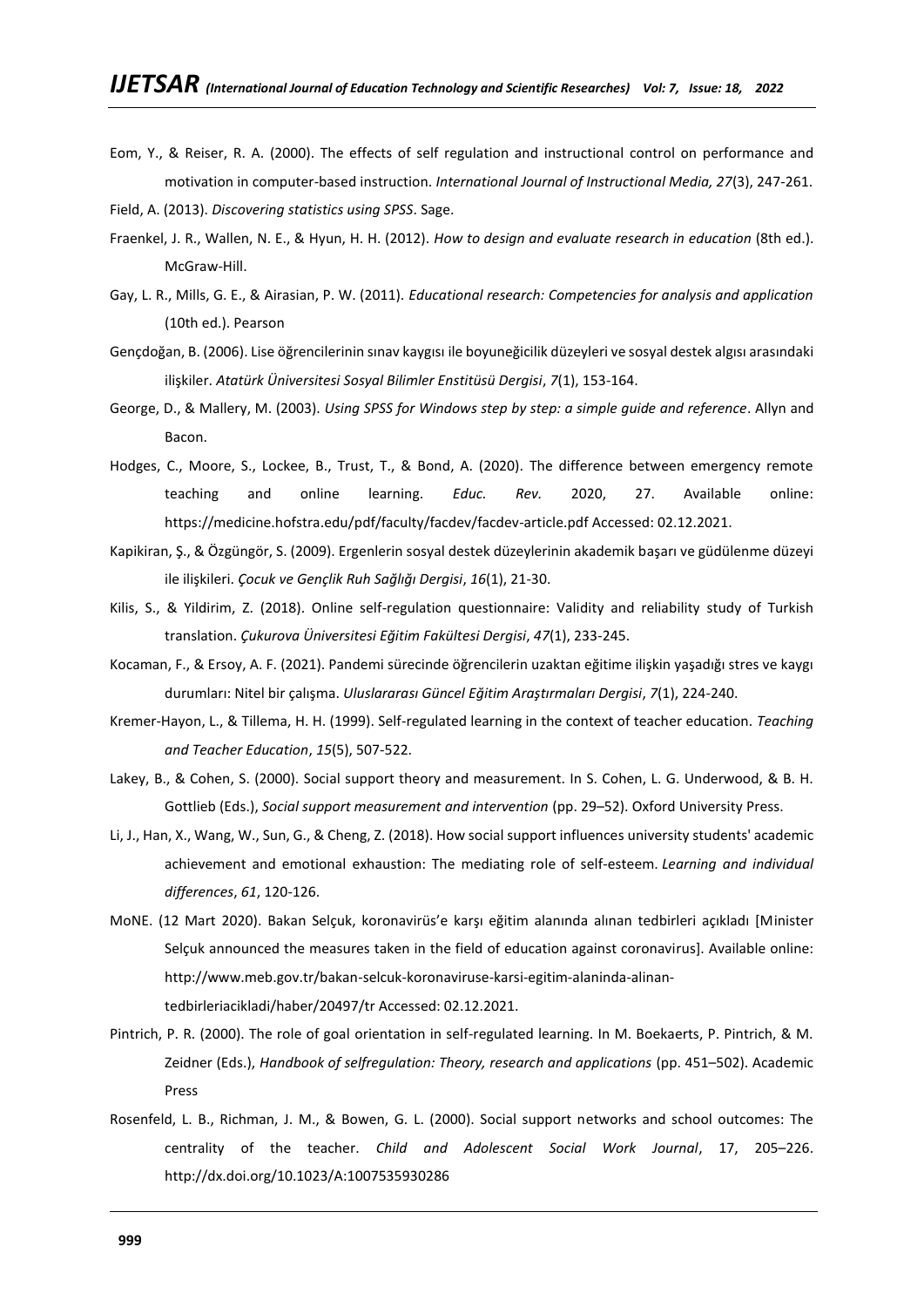- Schunk, D. H. (2005). Self-Regulated Learning: The educational legacy of paul r. pintrich. *Educational Psychologist*, 40(2), 85-94. http://dx.doi.org/10.1207/s15326985ep4002\_3
- Shumaker, S. A., & Brownell, A. (1984). Toward a theory of social support: Closing conceptual gaps. *Journal of social issues*, *40*(4), 11-36.
- Sun, J. C. Y., & Rueda, R. (2012). Situational interest, computer self‐efficacy and self‐regulation: Their impact on student engagement in distance education. *British journal of educational technology*, *43*(2), 191-204.
- Tabachnick, B. G., & Fidell, L. S. (2007). *Using multivariate statistics* (5th ed.). Allyn and Bacon.
- Terzi, Ş. (2008). Üniversite öğrencilerinin psikolojik dayanıklılıkları ve algıladıkları sosyal destek arasındaki ilişki. *Türk Psikolojik Danışma ve Rehberlik Dergisi, 3*(29), 1-11.
- The jamovi project (2021). *jamovi*. (Version 1.8) [Computer Software]. Retrieved from [https://www.jamovi.org](https://www.jamovi.org/) Accessed: 02.12.2021.
- Thoits, P. A. (2010). Stress and health: Major findings and policy implications. *Journal of health and social behavior*, *51*(1\_suppl), S41-S53.
- Turan S., & Demirel O. (2010). The relatıonshıp between self-regulated learnıng skılls and achıevement: A case from hacettepe unıversıty medıcal school. *Hacettepe Unıversity Journal Of Education*, 38, 279-291.
- UNESCO. (2020a). School closures caused by Coronavirus (Covid-19). Available online: <https://en.unesco.org/covid19/educationresponse> Accessed: 02.12.2021.
- UNESCO. (2020b). Startling digital divides in distance learning emerge. Available online: <https://en.unesco.org/news/startling-digital-divides-distance-learning-emerge> Accessed: 02.12.2021.
- UNICEF. (2020). UNICEF and Microsoft launch global learning platform to help address COVID-19 education crisis. Available online: [https://www.unicef.org/press-releases/unicefand-microsoft-launch-global-learning](https://www.unicef.org/press-releases/unicefand-microsoft-launch-global-learning-platform-help-address-covid-19-education)[platform-help-address-covid-19-education](https://www.unicef.org/press-releases/unicefand-microsoft-launch-global-learning-platform-help-address-covid-19-education) Accessed: 02.12.2021.
- Uzun, A. M., Unal, E., & Yamac, A. (2013). Service teachers' academic achievements in online distance education: the roles of online self-regulation and attitudes. *Turkish Online Journal of Distance Education*, *14*(2), 131-140.
- Üredi, I. ve Üredi, L. (2005). İlköğretim 8. sınıf öğrencilerinin öz- düzenleme stratejileri ve motivasyonel inançlarının matematik başarısını yordama gücü. *Mersin Üniversitesi Eğitim Fakültesi Dergisi*, *1*(2), 250- 260.
- WHO. (2020). Coronavirus disease (COVID-19) pandemic. Available online: <https://www.who.int/emergencies/diseases/novel-coronavirus-2019> Accessed: 02.12.2021.
- Williams, P., Wall, N. & Fish, W. (2019). Mid-career adult learners in an online doctoral program and the drivers of their academic self-regulation: The ımportance of social support and parent education level*. International Review of Research in Open and Distributed Learning, 20*(1). https://doi.org/10.7202/1057972ar
- Yavuzalp, N., & Özdemir, Y. (2020). Öz-düzenlemeli çevrimiçi öğrenme ölçeğini Türkçe'ye uyarlama çalışması. *Yükseköğretim Dergisi, 10*(3), 269–278. http://dx.doi.org/10.2399/yod.19.512415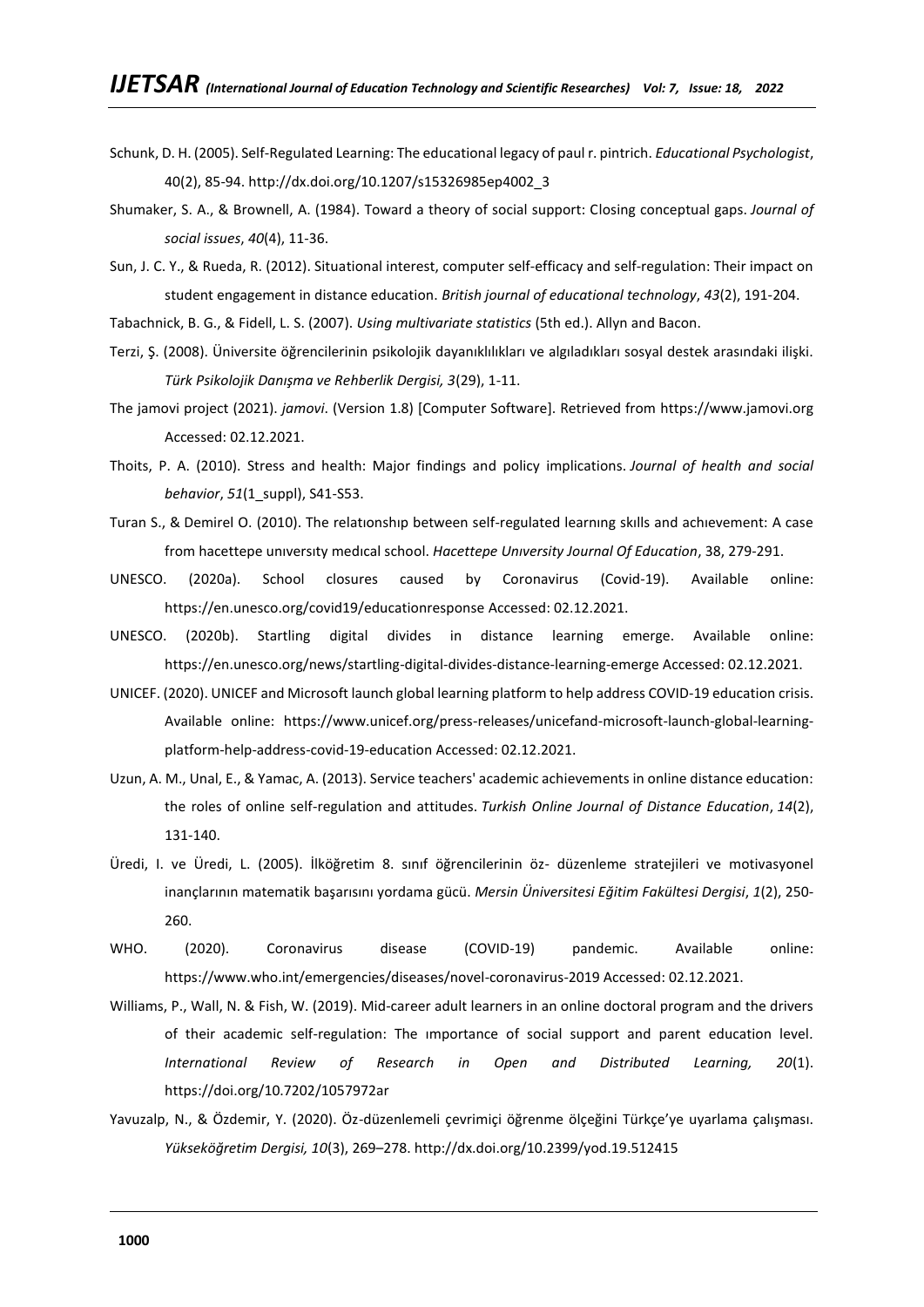- Yıldırım, İ. (1997). Algılanan sosyal destek ölçeğinin geliştirilmesi, güvenirliği ve geçerliği. *Hacettepe Üniversitesi Eğitim Fakültesi Dergisi*, *13*, 81-87.
- Yıldız, E. P., Çengel, M., & Alkan, A. (2021). Pandemi sürecinde uzaktan eğitim ortamlarının kullanımına ilişkin tutum ölçeği. *OPUS Uluslararası Toplum Araştırmaları Dergisi*, *17*(33), 132-153.
- Yildirim, I., Genctanirim, D., Yalcin, I., & Baydan, Y. (2008). Academic achievement, perfectionism and social support as predictors of test anxiety. *Hacettepe Üniversitesi Eğitim Fakültesi Dergisi*, *34*(34), 287-296.
- Yildirim, İ. (2006). Akademik başarının yordayıcısı olarak gündelik sıkıntılar ve sosyal destek. *Hacettepe Üniversitesi Eğitim Fakültesi Dergisi*, *30*(30), 258-267.
- Zimmerman, B. J. (2002). Becoming a self-regulated learner: An overview. *Theory into practice*, *41*(2), 64-70.
- Zimmerman, B. J. & Tsikalas, K. E. (2005). Can computer-based learning environments (cbles) be used as selfregulatory tools to enhance learning? *Educatıonal Psychologist. 40*(4), 267–271.
- Zimmerman, B.J. (1986). Development of self-regulated learning: Which are the key sub-processes? *Contemporary Educational Psychology, 16, 307-313.*
- Zimmerman, B.J. (2000). Attainment of self-regulation: A social cognitive perspective. In M. Boekaerts, P.R. Pintrich, & M. Zeidner (Eds.), *Handbook of self-regulation* (pp. 13-39). Academic Press.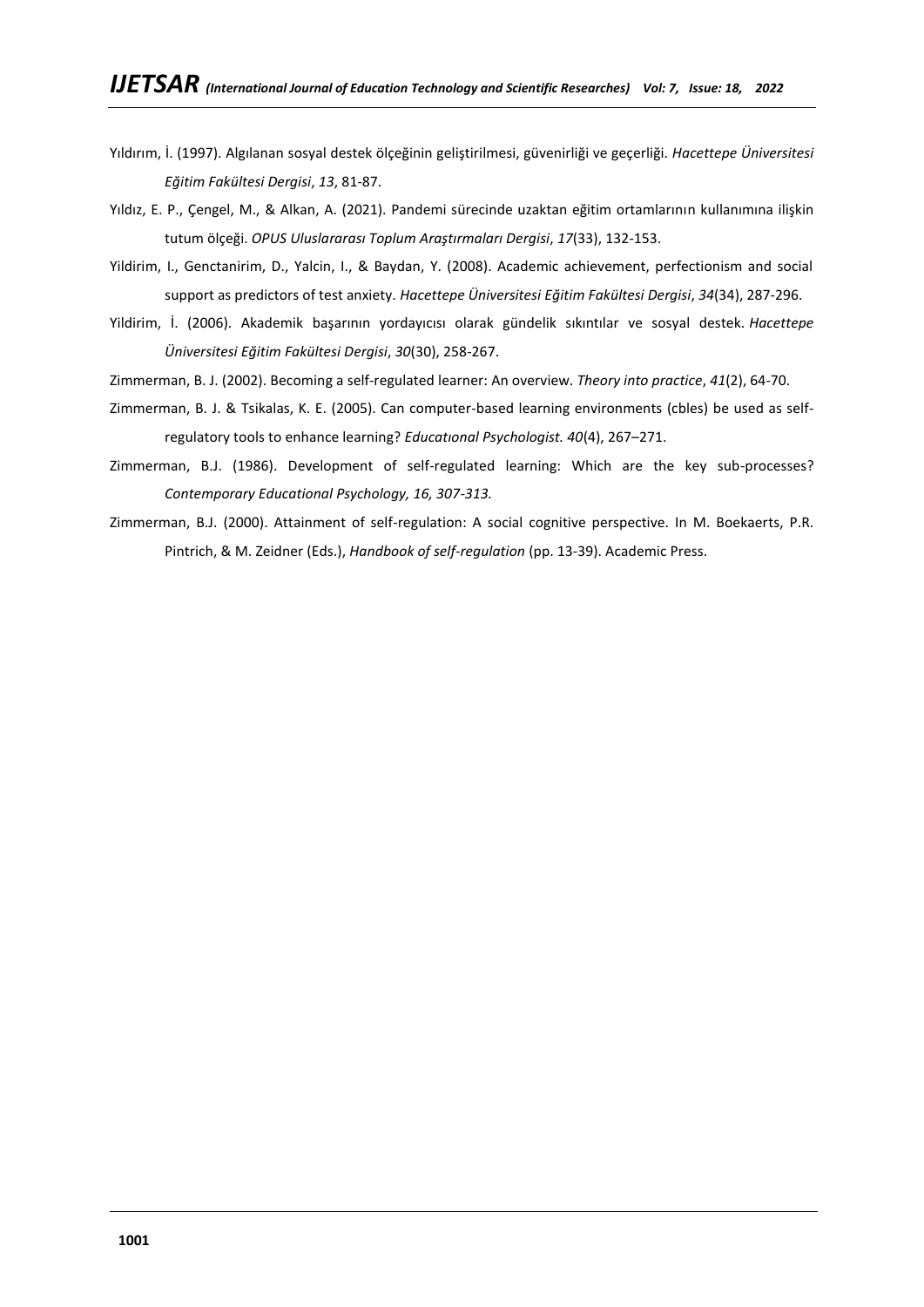# **TÜRKÇE ÖĞRETMENLİĞİ ÖĞRENCİLERİNDE UZAKTAN EĞİTİM ORTAMLARININ KULLANIMINA İLİŞKİN TUTUMUN YORDAYICILARI OLARAK ÇEVRİM İÇİ ÖZ DÜZENLEME VE ÇOK BOYUTLU ALGILANAN SOSYAL DESTEK**

## **ÖZ**

Öz düzenleme öğrencilerin zihinsel becerileri aracılığıyla akademik becerilerini yönetebilmesidir. Öz düzenleme bir yetenek veya performans olmaktan çok bir öz yönelim ve öz yönetim sürecidir. Sosyal destek, bireyin doğrudan iyi olma halini ve ruh halini etkileyerek onların olumsuz ya da stresli yaşam deneyimlerinin etkilerini hafifletmeye yardımcı olmaktır. Sosyal destek algısı yaşanan salgın hastalık sürecinin etkilerinin azaltılmasında etkili bir durumdur. Bu bağlamda çevrim içi öz düzenleme becerileri ve çok boyutlu algılanan sosyal desteğin, pandemi sürecinde uzaktan eğitim ortamlarının kullanımına ilişkin tutumu ne düzeyde yordadığını tespit etmek ve kavramların ilişkisini ortaya koymak önemli olabilir. Bu araştırmada üniversite Türkçe öğretmenliği öğrencilerinin çevrim içi öz düzenleme becerileri, çok boyutlu algıladıkları sosyal destekleri ve pandemi sürecinde uzaktan eğitim ortamlarının kullanımına ilişkin tutumları arasındaki ilişkilerin incelenmesi amaçlanmıştır. Bu çalışma, nicel araştırma desenlerinden biri olan ilişkisel araştırma deseni ile gerçekleştirilmiştir. Çalışmanın verileri kartopu örnekleme tekniği ile seçilmiş ve araştırmaya 206 Türkçe öğretmenliği öğrencisi katılmıştır. Araştırmada veri toplama araçları olarak "Türkçe Çevrimiçi Öz Düzenleme Ölçeği", "Çok Boyutlu Algılanan Sosyal Destek Ölçeği", "Pandemi Sürecinde Uzaktan Eğitim Ortamlarının Kullanımına İlişkin Tutum Ölçeği" kullanılmıştır. Yaşanan salgın süreci göz önünde tutularak verilerin Google Forms ile toplanması uygun görülmüştür. Analizler, jamovi bilgisayar programları kullanılarak yapılmıştır. Türkçe öğretmenliği öğrencilerinin çevrim içi öz düzenleme becerileri, çok boyutlu algıladıkları sosyal destek, uzaktan eğitim ortamlarının kullanımına ilişkin tutumları cinsiyet ve sınıf düzeyine göre anlamlı farklılık göstermemektedir. Öğrencilerin, çevrim içi öz düzenleme becerileri, çok boyutlu algıladıkları sosyal destek, uzaktan eğitim ortamlarının kullanımına ilişkin tutumları arasında anlamlı pozitif ilişkiler tespit edilmiştir. Çevrim içi öz düzenleme becerileri ve çok boyutlu algılanan sosyal destek, uzaktan eğitim ortamlarının kullanımına ilişkin tutumun anlamlı yordayıcıları olarak toplam varyansın %37'si açıklanmaktadır.

**Anahtar kelimeler:** Türkçe öğretmenliği, öz düzenleme, sosyal destek, uzaktan eğitim, tutum.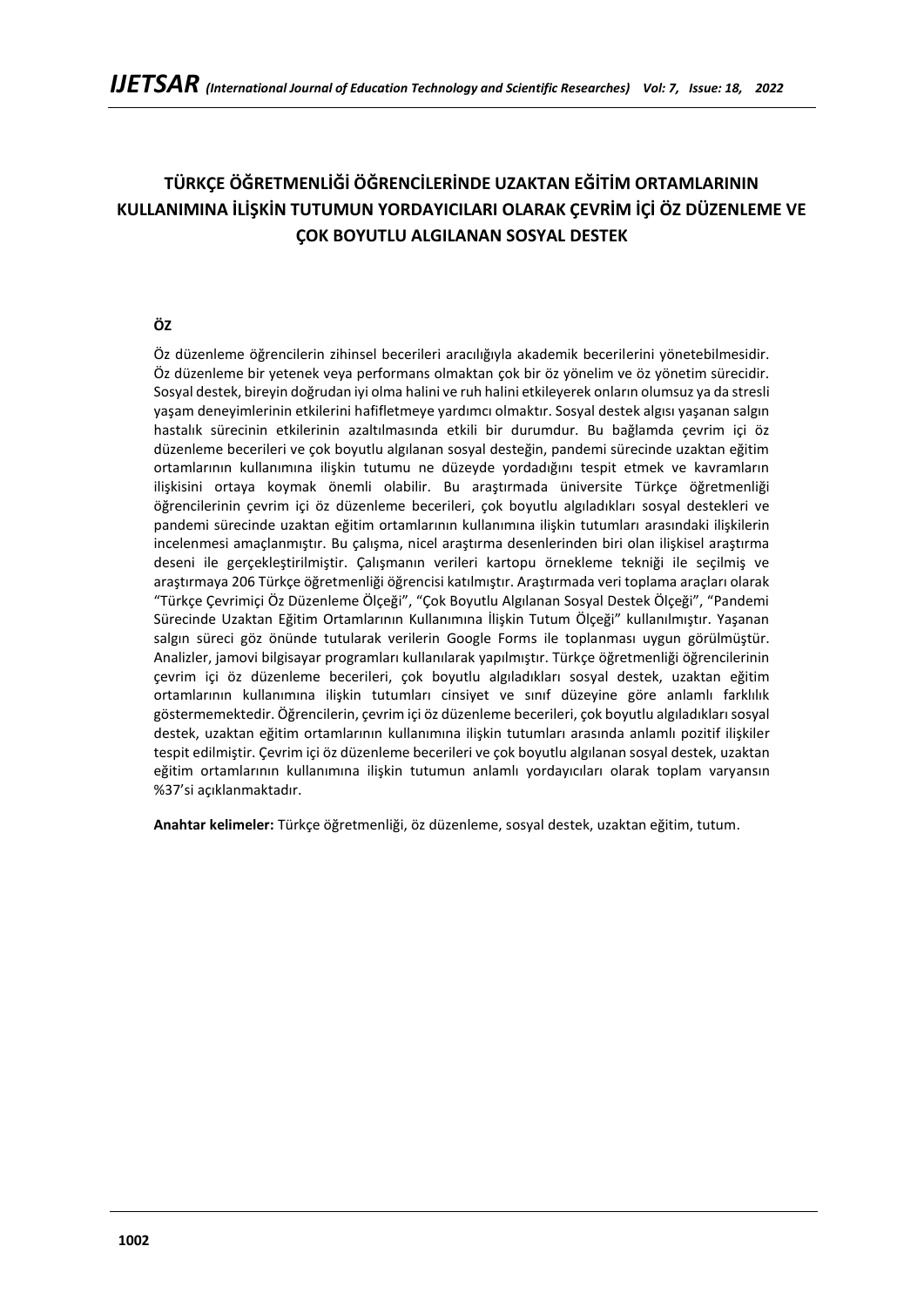### **GİRİŞ**

Literatüre Albert Bandura tarafından eklenen öz düzenleme kavramı, öğrenme stratejilerinden biri olarak ele alınmıştır (Yavuzalp & Özdemir, 2020). Öz düzenleme, "öğrenciler arasındaki başarı farklılıklarını açıklamaya yardımcı olan bir mekanizma" (Schunk, 2005) ve başarıyı artırmanın bir yolu olarak görülmektedir. Böylelikle öz düzenlemenin eğitim alanında öneminin artması ile konuyla ilgili çalışmaların da arttığı söylenebilir. Bu şekilde öz düzenleme konusunu inceleyen araştırmacılar çeşitli tanımlarda bulunmuştur. Zimmerman (2000) öz düzenlemenin, "öğrenenlerin hedeflere ulaşmaya yönelik kendi ürettiği düşünce, duygu ve davranışları ifade ettiğini" belirtmiştir. Berkman (2016) öz düzenlemeyi, "kişinin davranışını, andan güne, günden güne, genellikle bir hedefe veya hedefler dizisine doğru ilerlemeyi teşvik edecek şekilde rehberlik etme süreci" olarak aktarmıştır. Pintrich (2000) öz düzenlemenin, "kendi öğrenmeniz için doğru öğrenme stratejilerini seçmeye, bu stratejileri gerektiği gibi ayarlamaya ve tüm öğrenme sürecini motive etmeye odaklandığını" belirtmiştir. Öz düzenleme ayrıca, "kişinin eylemlerini, düşüncelerini ve duygularını bir hedefe yönelik olarak kasıtlı olarak yönlendirme süreci" (Carver & Scheier, 2011) olarak da tanımlanmaktadır.

Öz düzenlemeli öğrenme, bir dizi eylemden oluşur; bunlardan ilki hedef belirleme, sonraki aşama hedefin gerçekleştirilmesi için uygun stratejilerin planlanması ve seçilmesi; sonuncusu da performans değerlendirmesidir ve öz farkındalık, öz izleme ve öz değerlendirme tüm aşamalarda kritik niteliklerdir (Kremer-Hayon & Tillema, 1999). Zimmerman'a (2002) göre, daha ayrıntılı bahsedecek olursak, öz düzenlemeli öğrenme üç aşamadan oluşur ve bu süreç bir daire şeklinde tekrarlanır. İlk aşama öngörü aşamasıdır. Bu aşamada 'hedef belirleme, stratejik plan yapma' gibi görevlerin analizi yapılır. Aynı zamanda, 'öz yeterlilik, sonuç beklentisi, iç ilgi/değer, öğrenme hedefi yönelimi' gibi kişisel motivasyona dair inançlar oluşturulur. İkinci aşama performans aşamasıdır. Bu aşamada 'imgeleme, öz eğitim, zaman yönetimi, görev stratejileri' gibi öz kontrole ve 'öz kayıt, üst bilişsel izleme' gibi öz gözleme dair bileşenler yer alır. Üçüncü aşama ise öz yansıtma aşamasıdır. Bu aşamada 'öz değerlendirme, nedensel yükleme' gibi öz yargılamaya ve 'öz tatmin, etkilenim, uyarlanabilirlik, savunulabilirlik' gibi öz tepkiye ait bileşenler yer alır. Öz düzenleme "öğrencilerin zihinsel yeteneklerini akademik becerilere dönüştürdükleri öz yönelim sürecidir" (Zimmerman, 2002: 64). Bu süreçte öğrenciler üst bilişsel, güdüsel ve davranışsal açıdan kendi öğrenme süreçlerinde aktif katılımcı olabilirlerse öz düzenleyici olarak tanımlanabilirler (Zimmerman, 1986).

2020 yılı itibarıyla dünya çapında bir salgına dönüşen COVID-19 hastalığı (WHO, 2020) sonucunda pek çok alanda olduğu gibi eğitim alanında da bazı değişiklikler yaşanmıştır. 2020 yılının bahar aylarında eğitim kurumlarında yüz yüze eğitime ara verilmiştir. Dünya genelinde yaklaşık 1,5 milyar öğrencinin eğitimi kesintiye uğramıştır (UNESCO, 2020a; UNICEF, 2020). Türkiye'de de yaklaşık 25 milyon öğrenci bu durumdan etkilenmiştir (UNESCO, 2020b). Türkiye Cumhuriyeti'nde COVID 19 ile ilgili eğitim alanında önlemler 2020 Mart ayında alınmaya başlanmıştır (MEB, 2020; YÖK, 2020). Bu önlemler ile üniversiteler 2020-2021 eğitim-öğretim yılını da "kriz koşulları nedeniyle öğretim sunumunun alternatif bir sunum moduna geçici olarak kayması" olarak açıklanan acil uzaktan eğitim (Hodges, vd., 2020, s. 6) ile tamamlamak durumunda kalmıştır. Böylelikle üniversiteler tarafından belirlenen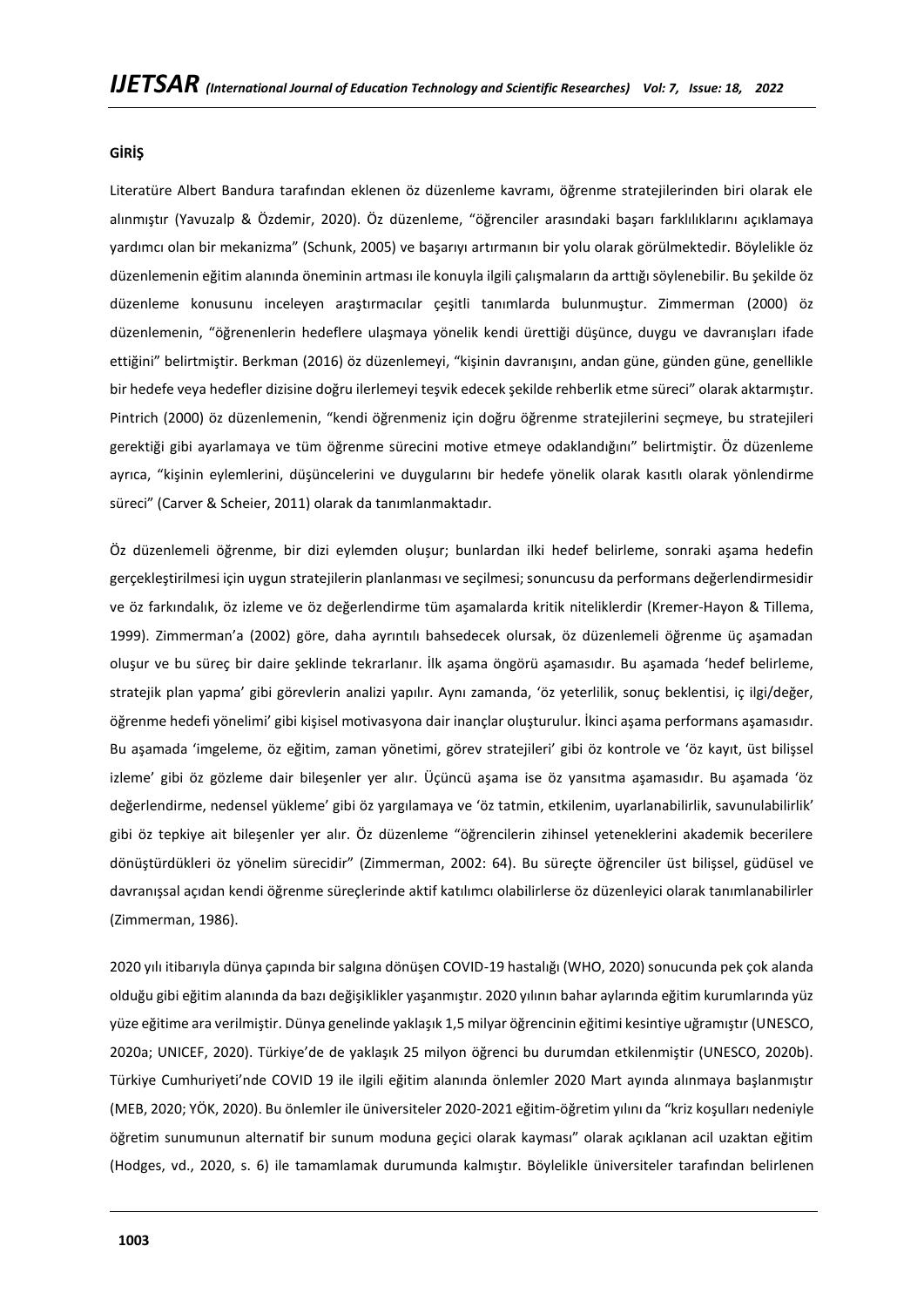uzaktan eğitim sistemleri ile çevrim içi olarak öğretime devam edilmiştir. Çevrim içi derslerde bireylerin başarılı olmak için öz düzenleme becerisine de sahip olması gerekir. Bu konuda öğrencilerin öz düzenleme becerilerinin yüksek olmasının, ders başarılarında olumlu etkisi olabileceği belirtilmektedir (Yavuzalp & Özdemir, 2020). Zimmerman ve Tsikalas (2005) da bilgisayar destekli öğrenme ortamlarının öğrencilerin öz düzenleme stratejileri kazanmalarında önemli olduğunu belirtmektedir. Buna göre, öz düzenleme becerilerinin uzaktan eğitim sürecinde etkili olarak kullanılabilecek ve sürece katkı sağlayabilecek beceriler olduğu söylenebilir.

COVID-19 küresel salgını stresli bir olay olarak hayatımıza girmiştir. Öğrencilerin çevrim içi eğitime başlaması ile sosyal hayatları etkilenmiş, daha izole bir döneme girilmiştir. Bu dönemde insan sağlığına sadece biyolojik müdahalelerin tek başına yeterli olamayacağı anlaşılmıştır (Bekaroğlu & Yılmaz, 2020). Salgın döneminde stres ve kaygı gibi insan sağılığını olumsuz etkileyen psikolojik durumlara karşı "bir direnç kaynağı olarak çalışan psikolojik dayanıklılık ile algılanan sosyal destek arasında anlamlı pozitif ilişki bulunmaktadır" (Terzi, 2008). Yani sosyal çevre ile kurulan ilişkinin kişilik üzerinde etkisi olduğu söylenebilir. Böylelikle dile getirilebilecek, kişi üzerindeki etkenlerden biri de algılanan sosyal destek olabilir. Sosyal destek kavramı "bireyin çevresinden elde ettiği sosyal ve psikolojik destek" (Yıldırım, 1997: 81); "sağlayıcı veya alıcı tarafından alıcının refahını arttırmaya yönelik olarak algılanan en az iki kişi arasındaki kaynak alışverişi" (Shumaker & Brownell, 1984) olarak tanımlanmaktadır. Cohen ve Wills (1985) sosyal desteğin etkili olduğu durumlar ile ilgili koruma ve ana etki adlı iki model sunarak bu iki modelin de kavramsallaştırılmasında doğruluk olduğunu, bunların farklı süreci temsil ettiğini belirtmektedir. "Sosyal destek aile üyeleri, arkadaşlar veya iş arkadaşları gibi önemli kişilerden gelen duygusal, bilgilendirici veya pratik yardım anlamına gelir; destek aslında başkalarından alınabilir veya ihtiyaç duyulduğunda mevcut olarak algılanabilir" (Thoits, 2010: 546). Lakey ve Cohen'e göre (2000), sosyal desteğin alınan ve algılanan olmak üzere iki boyutu bulunmaktadır. Sosyal destek, iyi olma halini ve ruh halini doğrudan etkileyerek kişilerin stresli yaşam deneyimlerinin olumsuz etkilerini hafifletmeye yardımcı olur (Cohen & Wills, 1985). Bu araştırmada olduğu gibi sosyal desteğin eğitim açısından incelendiği çalışmalar bulunmaktadır (DeBerard vd., 2004; de la Iglesia, Stover & Liporace, 2014; Gençdoğan, 2006; Kapıkıran & Özgüngör, 2009; Li, vd., 2018; Rosenfeld vd. 2000; Yıldırım, 2006; Yıldırım, vd., 2008; Yıldırım & Ergene, 2003). Kocaman ve Ersoy (2021) tarafından yürütülen çalışmada da salgın dönemindeki uzaktan eğitim sürecinde öğrencilerin ihtiyaç duydukları sosyal desteği aile ve arkadaşlarından aldıkları ve bu sayede salgın sürecindeki olumsuzluklardan daha az etkilendikleri belirtilmektedir.

### **Araştırmanın amacı ve araştırma soruları**

Bu araştırmada Türkçe eğitimi bölümü öğrencilerinin çevrim içi öz düzenleme becerileri, çok boyutlu algıladıkları sosyal destekleri ve pandemi sürecinde uzaktan eğitim ortamlarının kullanımına ilişkin tutumları arasındaki ilişkilerin incelenmesi amaçlanmıştır. Literatür incelemesinde görüldüğü üzere uzaktan eğitim ile öz düzenleme becerileri birbiri ile ilgili görülmektedir. Algılanan sosyal destek de yaşanan salgın hastalık sürecinin etkilerinin azaltılmasında etkili bir durumdur. Bu çalışma; çevrim içi öz düzenleme becerileri ve çok boyutlu algılanan sosyal desteğin, pandemi sürecinde uzaktan eğitim ortamlarının kullanımına ilişkin tutumu ne düzeyde yordadığını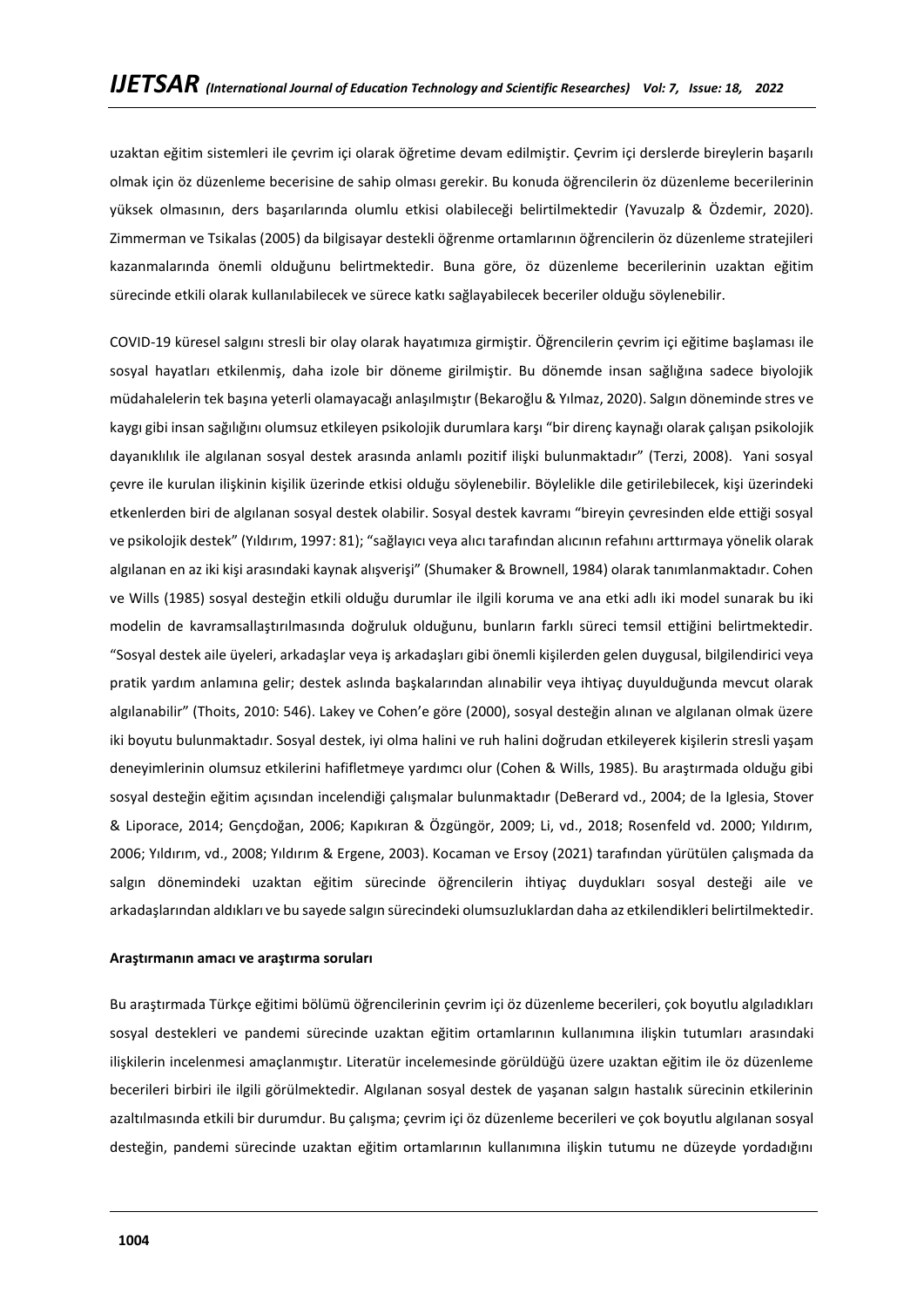incelemesi ve bağlantılı olabileceği düşünülen kavramların ilişkisini göstermesi bakımından önemli görülmektedir. Bu bağlamda cevabı aranacak sorular şunlardır:

- 1. Türkçe eğitimi bölümü öğrencilerinin çevrim içi öz düzenleme becerileri, çok boyutlu algıladıkları sosyal destekleri ve pandemi sürecinde uzaktan eğitim ortamlarının kullanımına ilişkin tutumları arasında cinsiyete göre anlamlı bir fark var mıdır?
- 2. Türkçe eğitimi bölümü öğrencilerinin çevrim içi öz düzenleme becerileri, çok boyutlu algıladıkları sosyal destekleri ve pandemi sürecinde uzaktan eğitim ortamlarının kullanımına ilişkin tutumları arasında sınıf seviyesine göre anlamlı bir fark var mıdır?

Türkçe eğitimi bölümü öğrencilerinin çevrim içi öz düzenleme becerileri ile çok boyutlu sosyal destek algıları, uzaktan eğitim ortamlarının kullanımına ilişkin tutumlarını yordamakta mıdır?

### **YÖNTEM**

### **Araştırmanın modeli**

Araştırma sürecinin doğasına ve araştırmada ele alınan problemlere göre araştırmacının seçebileceği iki yol (nitel ve nicel) vardır (Creswell, 2012). Bu çalışmada, nicel araştırma yönteminin ilişkisel araştırma deseni (Christensen, Johnson & Turner, 2015: 60) kullanılmıştır. Creswell (2012: 21) ilişkisel çalışmaları "araştırmacıların korelasyonel istatistiksel analizlerini kullanarak iki veya daha fazla değişken arasındaki ilişki derecesini ölçtüğü nicel araştırmadaki prosedürler" olarak tanımlamaktadır. Christensen, Johnson ve Turner'a (2015: 61) göre "korelasyonel çalışma, iki değişkeni ölçmek ve ardından bunlar arasında var olan ilişkinin derecesini belirlemekten oluşur". Fraenkel, Wallen ve Hyun, (2012: 331) "ilişkisel araştırmada, iki veya daha fazla değişken arasındaki ilişkiler, onları etkilemeye çalışmadan incelenir" demektedir. Bu analiz ile iki veya daha çok değişkenin arasındaki ilişkiyi veya birinin diğerini tahmin edip edemeyeceğini belirten sayısal değerler ortaya çıkar.

### **Katılımcılar**

Araştırmanın katılımcıları üniversitelerdeki Türkçe öğretmenliği öğrencilerinden oluşmaktadır. Katılımcılara, Kartopu örnekleme tekniği ile ulaşılmıştır. "Kartopu örnekleme tekniğinde çalışma konusu ile ilgili birkaç referans kişi seçilir ve bu kişiler üzerinden diğer kişilere ulaşılır" (Gay, Mills ve Airasian, 2011: 143). Bu çalışmada bazı öğrencilere ulaşılmış, çalışmaya katılmaları istenmiştir. Veri toplama aracının diğer Türkçe öğretmeni adaylarına gönderilmesi sağlanmıştır. Kartopu tekniğiyle Türkiye'nin çeşitli illerinden 206 Türkçe öğretmenliği öğrencisine ulaşılmış ve veriler toplanmıştır.

### **Veri toplama araçları**

*Türkçe Çevrimiçi Öz Düzenleme Ölçeği:* Ölçek, Kilis ve Yıldırım (2018) tarafından e-öğrenme ortamlarında öğrencilerin özdüzenleme becerilerini ölçmek için Türkçeye uyarlanmıştır. Ölçekte 6 alt boyut ve 24 madde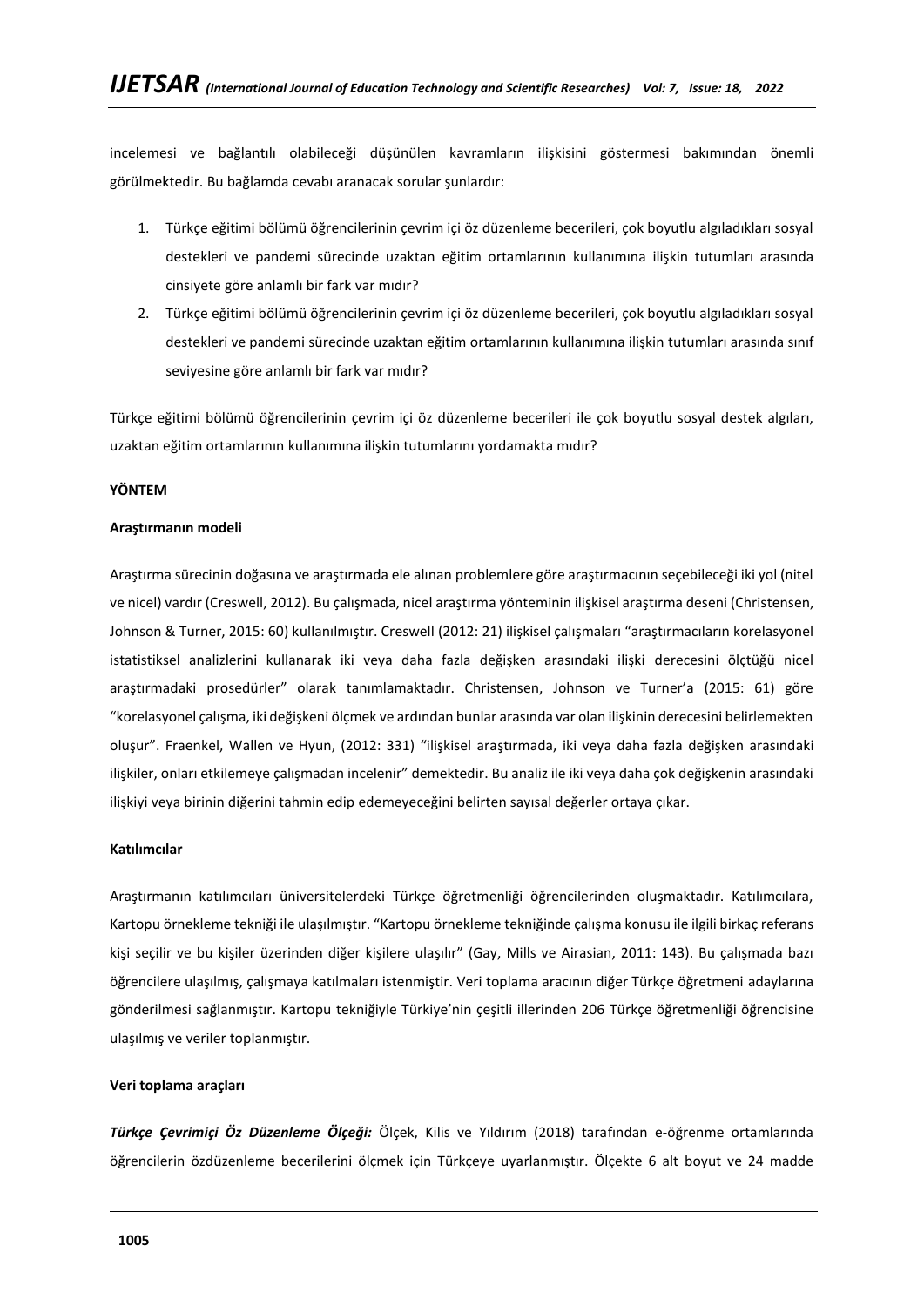bulunmaktadır. 5'li likert tipte hazırlanmıştır. Doğrulayıcı faktör analizine göre uyum indekslerinin kabul edilebilir seviyede olduğu raporlanmıştır. Ölçeğin güvenirlik analizi için yapılan iç tutarlılık katsayılarını gösteren Cronbach alfa katsayısı .95 olarak belirtilmiştir. Bu araştırmada ise Cronbach's alfa değeri .91, McDonald's ω değeri .91 olarak tespit edilmiştir.

*Çok Boyutlu Algılanan Sosyal Destek Ölçeği:* Eker, Arkar ve Yaldız'ın (2001) Çok Boyutlu Algılanan Sosyal Destek Ölçeği'nin gözden geçirilmiş formunun psikometrik özelliklerini incelediği çalışmasında ele alınmıştır. 12 maddeden oluşan ölçek, aile, arkadaş, özel bir insan olmak üzere 3 faktörlü bir yapıdadır. Ölçek, 7'li likert tiptedir. Ölçeğin güvenirlik analizi için yapılan iç tutarlılık katsayılarını gösteren Cronbach alfa katsayısı çalışmada kullanılan 3 tür örneklemde .80 ile .95 arasında değişen değerlerde tespit edilmiştir. Bu araştırmada ise Cronbach's alfa değeri .87, McDonald's ω değeri .87 olarak tespit edilmiştir.

*Pandemi Sürecinde Uzaktan Eğitim Ortamlarının Kullanımına İlişkin Tutum Ölçeği:* Ölçek, Yıldız, Çengel ve Alkan (2021) tarafından geliştirilmiştir. 24 maddeden oluşan 4 boyutlu bir yapıya sahip olan ölçek 5'li likert tipinde hazırlanmıştır. Doğrulayıcı faktör analizine göre uyum indekslerinin kabul edilebilir seviyede olduğu raporlanmıştır. Ölçeğin güvenirlik analizi için yapılan iç tutarlılık katsayılarını gösteren Cronbach alfa katsayısı .93 olarak belirtilmiştir. Bu araştırmada ise Cronbach's alfa değeri .93, McDonald's ω değeri .94 olarak tespit edilmiştir.

### **Verilerin toplanması ve analizi**

Yaşanan salgın süreci göz önünde tutularak veriler çevrim içi (Google Forms) olarak toplanmıştır. Analizler, jamovi v1.8.2 (The jamovi project, 2021) bilgisayar programları kullanılarak yapılmıştır. Bu program dâhilinde verilerin normal dağılımlarına göre istatistiksel teknikler kullanılmıştır. George ve Mallery'e (2003) göre "dağılımın normal olduğunu varsaymak için -2 ile +2 arasındaki", Tabachnick ve Fidell'e (2007) göre ise "-1.5 ile +1.5 arasındaki çarpıklık ve basıklık katsayıları" yeterli kabul edilmektedir. Bahsedilen değerler bulgular kısmındaki betimleyici istatistiklerde sunulmuştur. Veriler, tek yönlü ANOVA ve Pearson momentler çarpımı korelasyon katsayısı, bağımsız gruplar t-testi, regresyon analizi kullanılarak çözümlenmiştir. Veriler, 0.05 anlamlılık değerine göre değerlendirilmiştir. Ayrıca korelasyon ve hiyerarşik regresyon hesaplanmasında bootstrap uygulanmıştır.

### **Yayın etiği**

Bu çalışma, Tokat Gaziosmanpaşa Üniversitesi Sosyal ve Beşerî Bilimler Araştırmaları Etik Kurulu tarafından 19.10.2021 tarih ve 21-18 sayılı karar ile etik açıdan uygun bulunmuştur.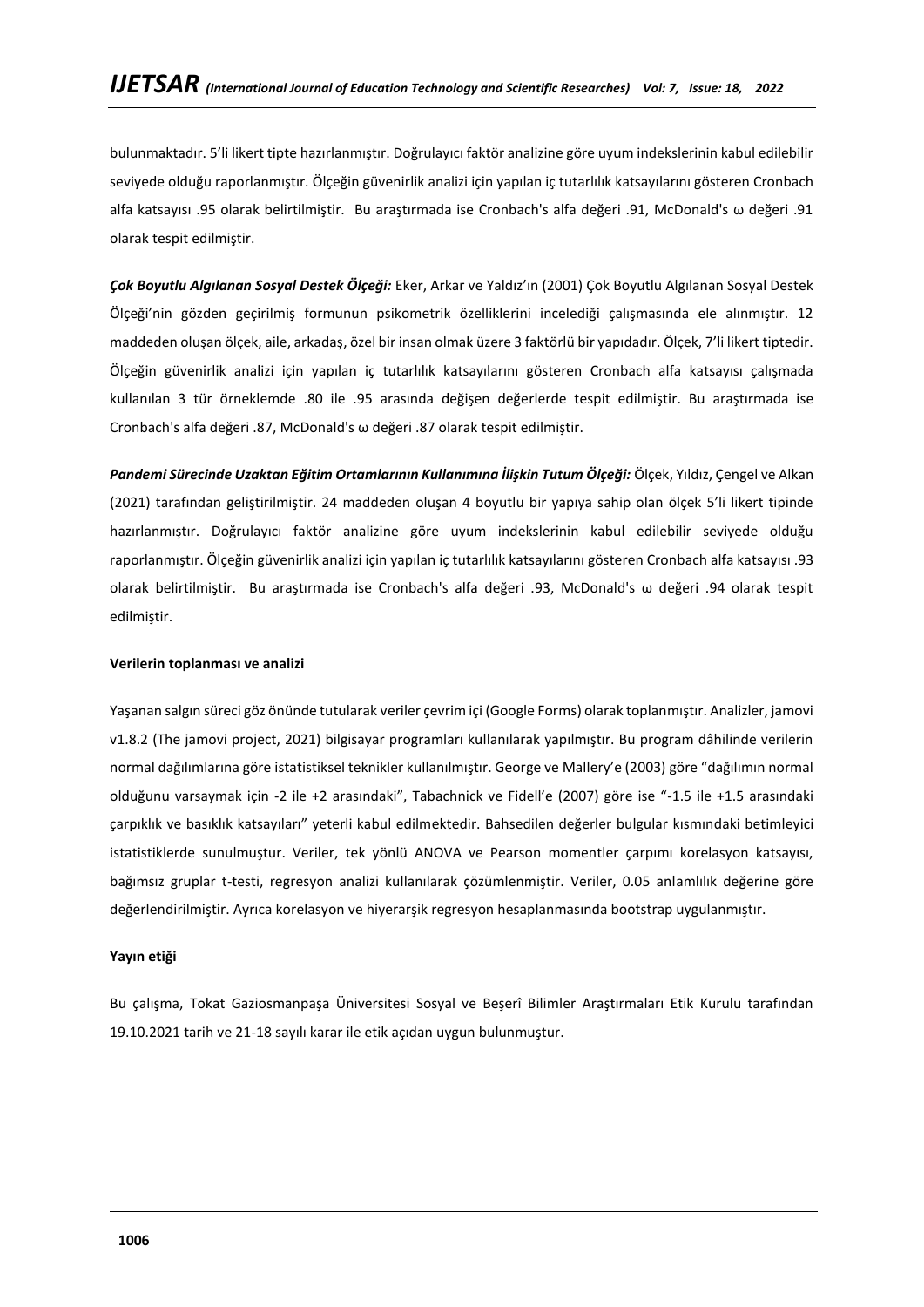### **BULGULAR**

### **Cinsiyet değişkenine göre bulguların incelenmesi**

| Tablo 1. Betimsel Veriler   |            |             |            |  |  |  |  |
|-----------------------------|------------|-------------|------------|--|--|--|--|
|                             | <b>OSR</b> | <b>PSS</b>  | <b>DEA</b> |  |  |  |  |
| N                           | 206        | 206         | 206        |  |  |  |  |
| Kayıp veri                  | 0          | $\mathbf 0$ | 0          |  |  |  |  |
| Aritmetik ortalama          | 84.2       | 57.5        | 78.7       |  |  |  |  |
| Medyan                      | 84.0       | 57.0        | 79.0       |  |  |  |  |
| Standart sapma              | 15.9       | 15.6        | 19.5       |  |  |  |  |
| En düşük                    | 42.0       | 12.0        | 33.0       |  |  |  |  |
| En yüksek                   | 120        | 84.0        | 119        |  |  |  |  |
| Çarpıklık                   | $-0.197$   | $-0.292$    | $-0.127$   |  |  |  |  |
| Çarpıklığın standart hatası | 0.169      | 0.169       | 0.169      |  |  |  |  |
| Basıklık                    | $-0.0880$  | $-0.307$    | $-0.512$   |  |  |  |  |
| Basıklığın standart hatası  | 0.337      | 0.337       | 0.337      |  |  |  |  |
| Shapiro-Wilk W              | 0.991      | 0.979       | 0.987      |  |  |  |  |
| Shapiro-Wilk p              | 0.265      | 0.004       | 0.061      |  |  |  |  |
|                             |            |             |            |  |  |  |  |

Not: OSR: Çevrimiçi Öz Düzenleme, PSS: Algılanan Sosyal Destek, DEA: Uzaktan Eğitim Tutumu

Tablo 1'de ölçeklerden alınan puanların betimleyici istatistik bilgileri sunulmuştur. Buna göre Türkçe öğretmenliği öğrencilerinin Türkçe çevrimiçi öz düzenleme ölçeği ortalama puanları 84.2; çok boyutlu algılanan sosyal destek ölçeği ortalama puanları 57.5; pandemi sürecinde uzaktan eğitim ortamlarının kullanımına ilişkin tutum ölçeği ortalama puanları 78.7 olarak tespit edilmiştir. Ayrıca ölçme araçlarından alınan puanların çarpıklık ve basıklık katsayı değerlerinin -1.5, +1.5 arasında olduğu da görülmektedir.

|            |             |                   |     |       |                |                      |         | 95% güven aralığı |
|------------|-------------|-------------------|-----|-------|----------------|----------------------|---------|-------------------|
|            |             | <b>İstatistik</b> | df  | p     | Ortalama farkı | Standart sapma farkı | Düsük   | Yüksek            |
| <b>OSR</b> | Student's t | $-0.757$          | 204 | 0.450 | $-1.95$        | 2.58                 | $-7.05$ | 3.14              |
| PSS        | Student's t | $-1.444$          | 204 | 0.150 | $-3.66$        | 2.54                 | $-8.67$ | 1.34              |
| <b>DEA</b> | Student's t | $-0.947$          | 204 | 0.345 | $-3.00$        | 3.17                 | $-9.26$ | 3.25              |

Not: OSR: Çevrimiçi Öz Düzenleme, PSS: Algılanan Sosyal Destek, DEA: Uzaktan Eğitim Tutumu

Türkçe öğretmenliği öğrencilerinin çevrim içi öz düzenleme becerileri, algıladıkları çok boyutlu sosyal destek, uzaktan eğitim ortamlarının kullanımına ilişkin tutumları cinsiyet değişkenine göre incelenmesi Tablo 2'de verilmiştir. Tablo incelendiğinde öğrencilerin çevrim içi öz düzenleme becerilerinin, algıladıkları çok boyutlu sosyal desteklerinin, uzaktan eğitim ortamlarının kullanımına ilişkin tutumlarının cinsiyete göre farklılık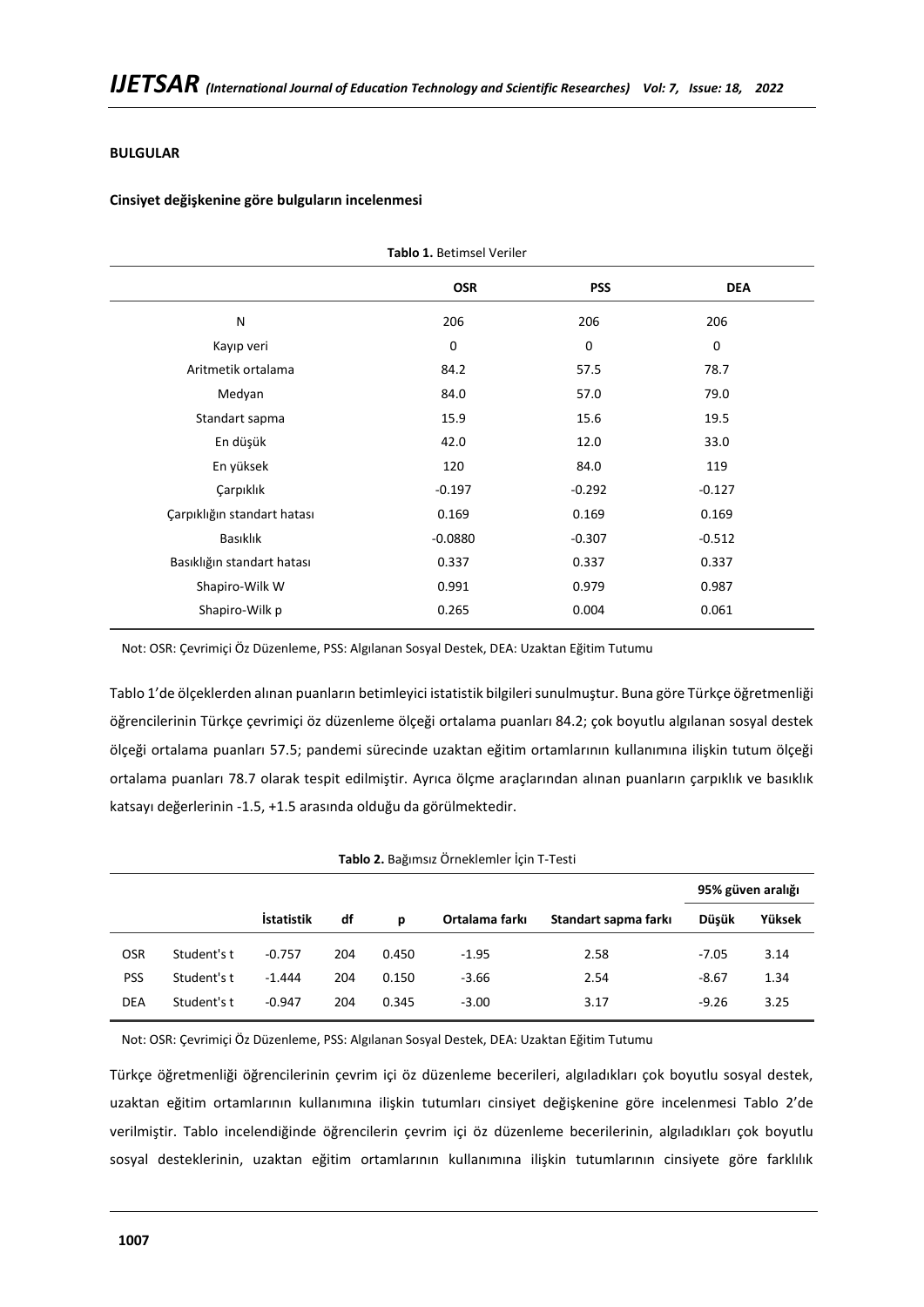göstermediği görülmektedir ( $t_{(204)} = -.757$ ,  $p > .05$ ;  $t_{(204)} = -1.444$ ,  $p > .05$ ;  $t_{(204)} = -.947$ ,  $p > .05$ ). Bununla birlikte aşağıdaki Şekil 1 incelendiğinde kız öğrencilerin ortalama puanlarının az miktarda daha yüksek olduğu görülmektedir.



**Şekil 1.** Ölçeklerden Alınan Puanların Cinsiyete Göre Dağılımı

### **Sınıf değişkenine göre bulguların incelenmesi**

|            | Tablo 3. Tek Yönlü ANOVA (Fisher's) |     |     |       |  |  |  |  |  |
|------------|-------------------------------------|-----|-----|-------|--|--|--|--|--|
|            |                                     | df1 | df2 | р     |  |  |  |  |  |
| <b>OSR</b> | 0.595                               | 3   | 202 | 0.619 |  |  |  |  |  |
| <b>PSS</b> | 7.85e-4                             | 3   | 202 | 1.000 |  |  |  |  |  |
| <b>DEA</b> | 0.540                               | 3   | 202 | 0.655 |  |  |  |  |  |
|            |                                     |     |     |       |  |  |  |  |  |

Not: OSR: Çevrimiçi Öz Düzenleme, PSS: Algılanan Sosyal Destek, DEA: Uzaktan Eğitim Tutumu

Türkçe öğretmenliği öğrencilerinin çevrim içi öz düzenleme becerileri, algıladıkları çok boyutlu sosyal destek, uzaktan eğitim ortamlarının kullanımına ilişkin tutumları sınıf düzeyi değişkenine göre ele alınmıştır. Bu doğrultuda yararlanılan tek yönlü varyans analizine ilişkin veriler Tablo 3'te sunulmuştur. Bu bulgulardan hareketle öğrencilerin çevrim içi öz düzenleme becerilerinin, algıladıkları çok boyutlu sosyal desteklerinin, uzaktan eğitim ortamlarının kullanımına ilişkin tutumlarının cinsiyete göre farklılık göstermediği tespit edilmiştir  $(F_{(3,202)} = .595, p > .05; F_{(3,202)} = 7.85e - 4, p > .05; F_{(3,202)} = .540, p > .05$ ). Ayrıca öğrencilerin çevrim içi öz düzenleme becerilerinin, algıladıkları çok boyutlu sosyal desteklerinin, uzaktan eğitim ortamlarının kullanımına ilişkin tutumlarının ortalama puanları aşağıdaki Şekil 2'de verilmiştir.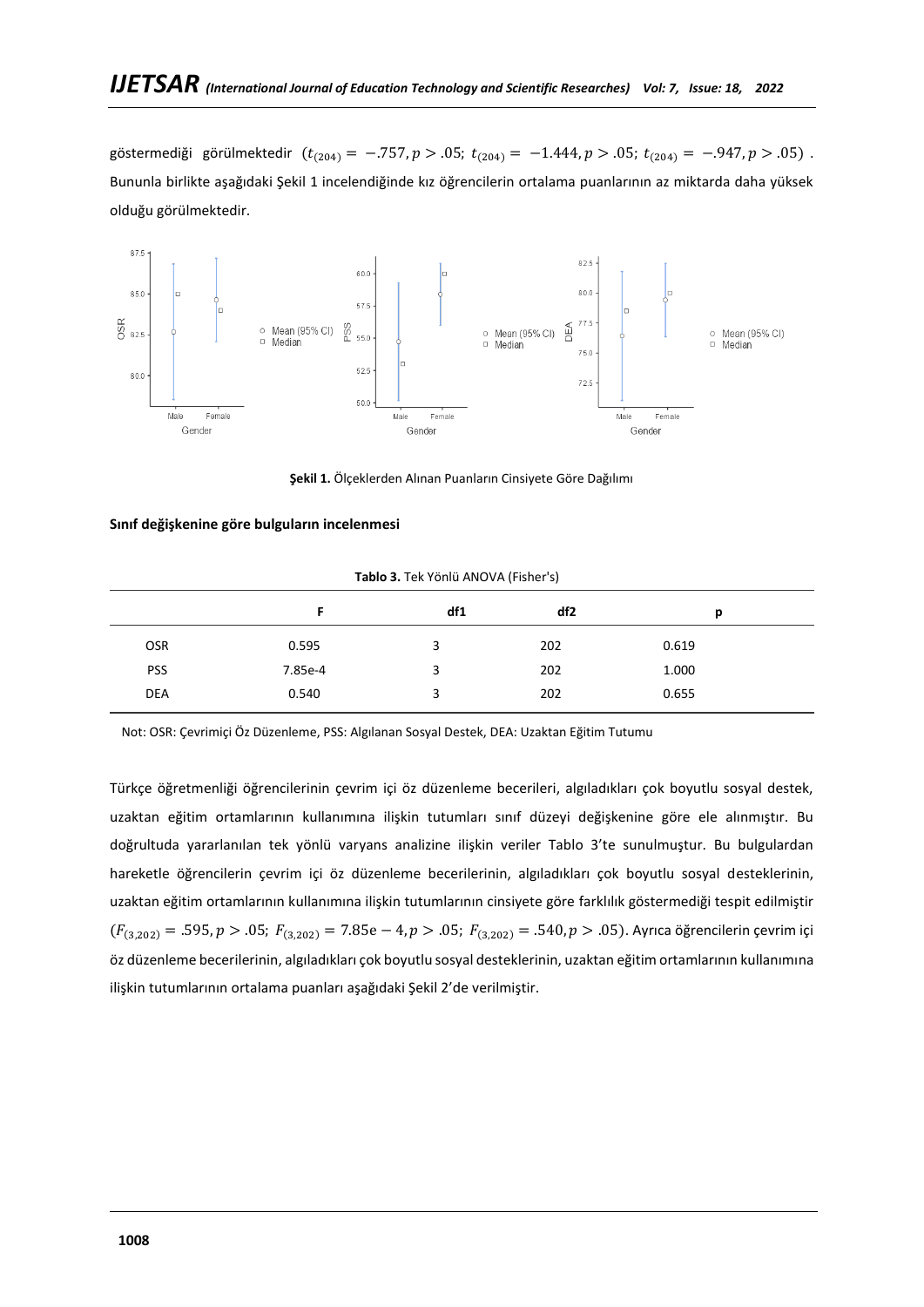

**Şekil 2.** Ölçeklerden Alınan Puanların Sınıf Düzeyine Göre Dağılımı

### **Ölçekler arasındaki korelasyonun incelenmesi**

|            |               | <b>OSR</b> |       | <b>PSS</b> |       | <b>DEA</b> |  |
|------------|---------------|------------|-------|------------|-------|------------|--|
| OSR        | Pearson's r   |            |       |            |       |            |  |
|            | p-değeri      |            |       |            |       |            |  |
|            | 95% CI yüksek |            |       |            |       |            |  |
|            | 95% CI düşük  |            |       |            |       |            |  |
|            | ${\sf N}$     |            |       |            |       |            |  |
| <b>PSS</b> | Pearson's r   | 0.386      | ***   |            |       |            |  |
|            | p-değeri      | < .001     |       |            |       |            |  |
|            | 95% CI yüksek | 0.496      |       |            |       |            |  |
|            | 95% CI düşük  | 0.263      |       |            |       |            |  |
|            | ${\sf N}$     | 206        |       |            |       |            |  |
| <b>DEA</b> | Pearson's r   | 0.576      | $***$ | 0.426      | $***$ |            |  |
|            | p-değeri      | < .001     |       | < .001     |       |            |  |
|            | 95% CI yüksek | 0.661      |       | 0.532      |       |            |  |
|            | 95% CI düşük  | 0.477      |       | 0.307      |       |            |  |
|            | $\mathsf{N}$  | 206        |       | 206        |       |            |  |
|            |               |            |       |            |       |            |  |

#### **Tablo 4**. Korolasyon Matrisi

Not: \* p < .05, \*\* p < .01, \*\*\* p < .001, OSR: çevrimiçi öz düzenleme, PSS: algılanan sosyal destek, DEA: uzaktan eğitim tutumu.

Tablo 4'te Türkçe öğretmenliği öğrencilerinin çevrim içi öz düzenleme becerilerinin, algıladıkları çok boyutlu sosyal desteklerinin, uzaktan eğitim ortamlarının kullanımına ilişkin tutumlarının arasındaki ilişki incelenmiştir. Buna göre öğrencilerin çevrim içi öz düzenleme becerileri ile algılanan sosyal destekleri arasında pozitif yönlü anlamlı ilişki ( $r = .38, p < .001; 95\% CI = .26, .49$ ); çevrim içi öz düzenleme becerileri ile uzaktan eğitim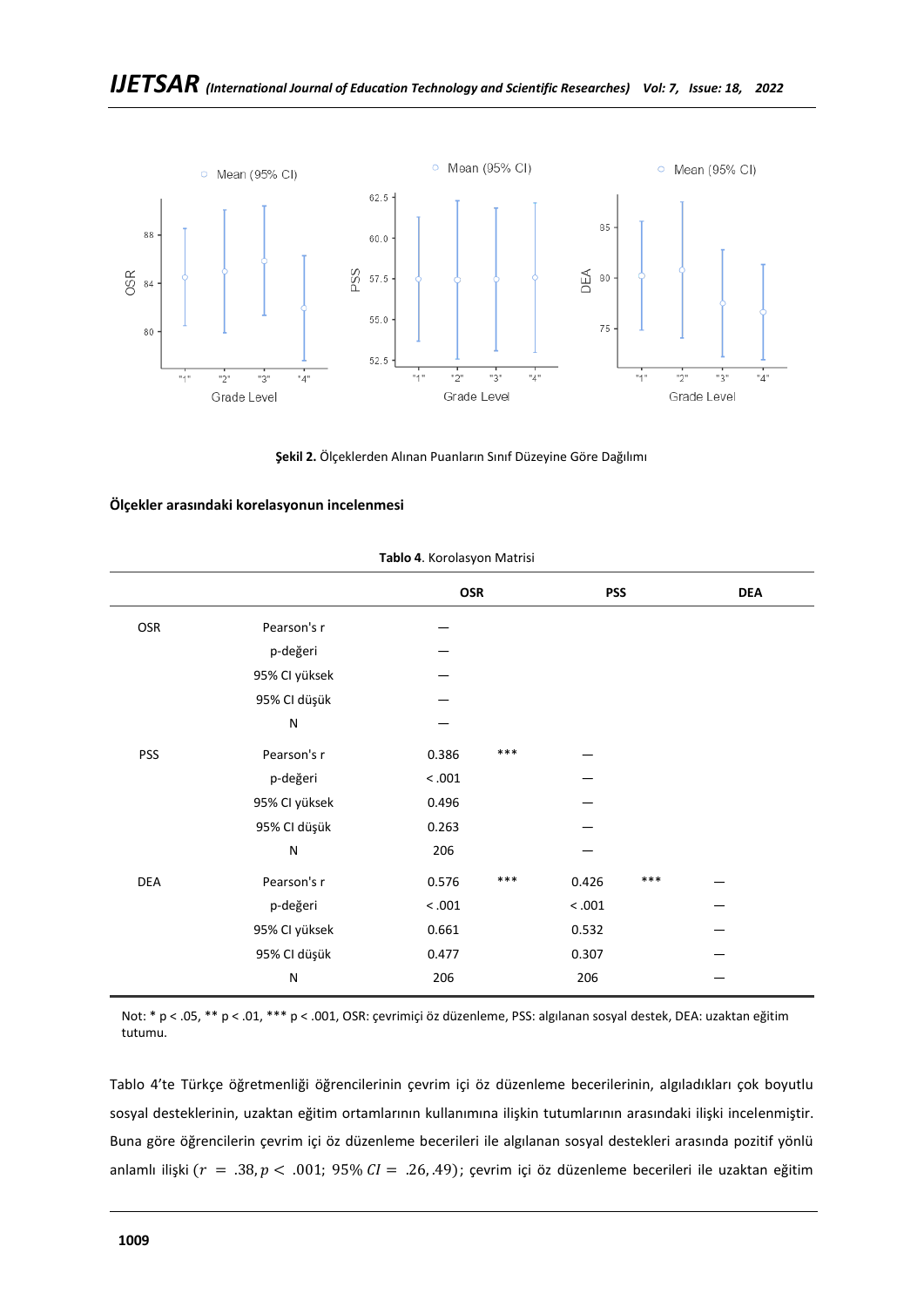ortamlarının kullanımına ilişkin tutumlarının arasında pozitif yönlü anlamlı ilişki ( $r = .57$ ,  $p < .001$ ; 95%  $CI =$ .47, .66); algılanan sosyal destekleri ile uzaktan eğitim ortamlarının kullanımına ilişkin tutumlarının arasında pozitif yönlü anlamlı ilişki ( $r = .42$ ,  $p < .001$ ; 95%  $CI = .30$ , 53) olduğu tespit edilmiştir. Ayrıca aşağıdaki Şekil 3'te bu ilişkilerin görseli sunulmuştur.



**Şekil 3.** Korelasyona İlişkin Serpilme Diyagramı

Türkçe öğretmenliği öğrencilerinin çevrim içi öz düzenleme becerilerinin ve algıladıkları çok boyutlu sosyal desteklerinin uzaktan eğitim ortamlarının kullanımına ilişkin tutumlarını ne düzeyde yordadığını tespit etmek amacıyla hiyerarşik regresyon yapılmıştır. Regresyon analizi yapılabilmesi için gerekli olan çeşitli varsayımlar incelenmiştir. Oto korelasyon durumu Durbin-Watson değer ile incelenmiştir. Buna göre Durbin-Watson değerinin (1.85) kabul edilebilir sınırlar olan 1.5-2.5 (Field, 2013) içerisinde olduğu tespit edilmiştir. Değişkenler tarafından açıklanamayan varyans oranına vurgu yapan tolerans değeri (1-R<sup>2</sup>) kabul edilebilir sınır olan 1-R<sup>2</sup> = > .20 değerinden (Field, 2013) büyük çıkmıştır (1-R <sup>2</sup>=.63,.68). Son olarak varyans büyütme faktörü (VIF) incelenmiştir. VIF değeri iki bağımsız değişken için de 1.17 olarak hesaplanmıştır. Bu değerin kabul edilebilir sınırı ise VIF = <10 olarak belirtilmiştir (Field, 2013).

|                           | Tablo 5. Regresyon Modeli Uyum Ölçüleri |       |                         |       |     |     |        |  |  |  |
|---------------------------|-----------------------------------------|-------|-------------------------|-------|-----|-----|--------|--|--|--|
| <b>Overall Model Test</b> |                                         |       |                         |       |     |     |        |  |  |  |
| Model                     | R                                       | $R^2$ | $\Delta$ R <sup>2</sup> | ΔF    | df1 | df2 | р      |  |  |  |
|                           | 0.576                                   | 0.332 | 0.329                   | 101.3 |     | 204 | < .001 |  |  |  |

|  | Tablo 5. Regresyon Modeli Uyum Ölçüler |  |  |  |
|--|----------------------------------------|--|--|--|
|--|----------------------------------------|--|--|--|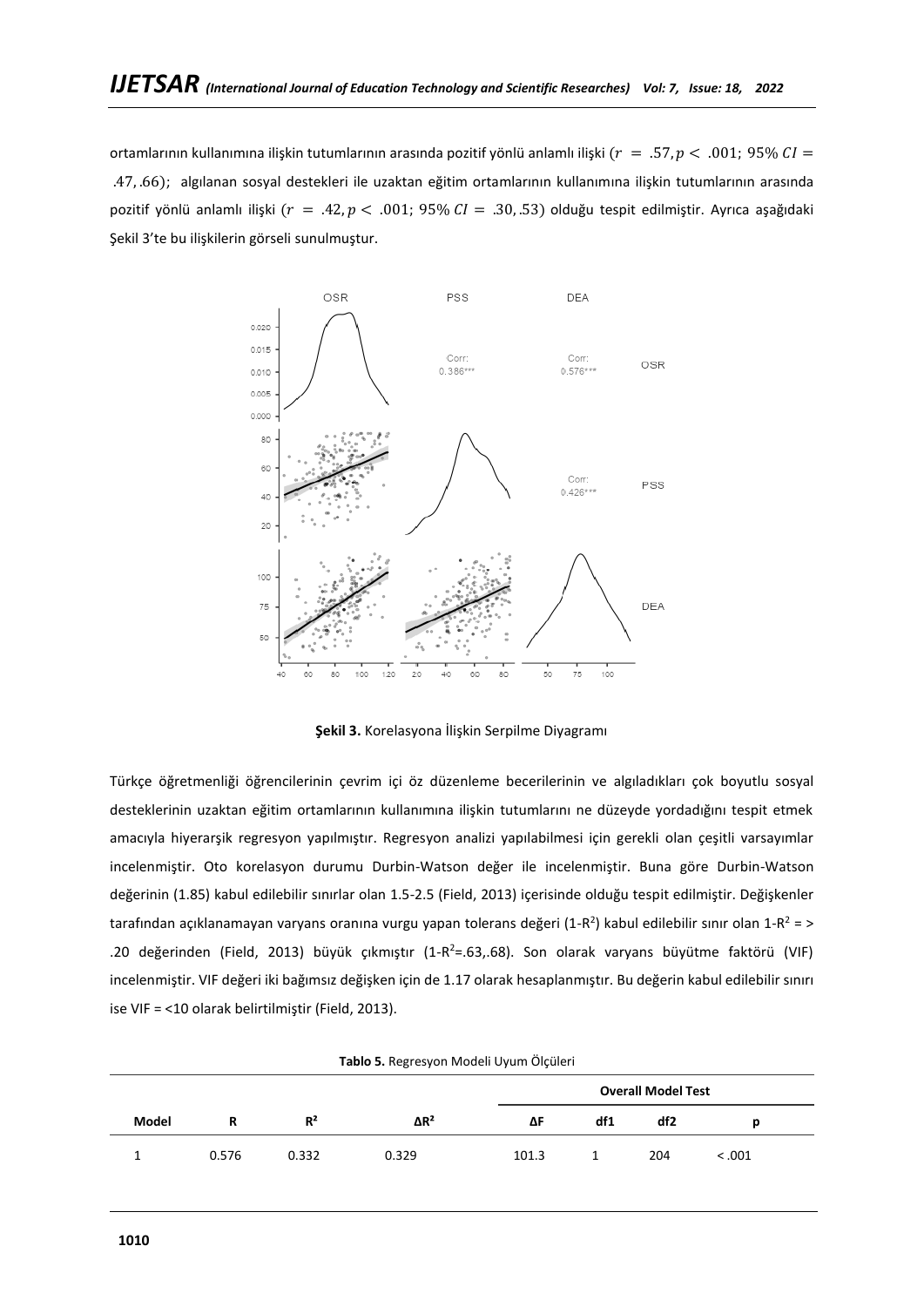| <b>Tablo 5.</b> Regresyon Modell Oyum Olçuleri<br><b>Overall Model Test</b> |       |       |                         |      |     |     |         |  |
|-----------------------------------------------------------------------------|-------|-------|-------------------------|------|-----|-----|---------|--|
| Model                                                                       |       | $R^2$ | $\Delta$ R <sup>2</sup> | ΔF   | df1 | df2 |         |  |
|                                                                             | 0.617 | 0.381 | 0.375                   | 62.4 |     | 203 | < 0.001 |  |

**Tablo 5.** Regresyon Modeli Uyum Ölçüleri

Bağımsız değişken olan çevrim içi öz düzenleme becerileri ve algılanan çok boyutlu sosyal desteğin bağımlı değişkeni yordama gücü enter motodu ile incelenmiştir. İlk aşamadaki 1. modelde çevrim içi öz düzenleme becerilerinin uzaktan eğitim ortamlarının kullanımına ilişkin tutumu yordama gücü araştırılmıştır. Buna göre çevrim içi öz düzenleme becerileri uzaktan eğitim ortamlarının kullanımına ilişkin tutumun anlamlı bir yordayıcısı olmuştur (*F*(1, 204) = 101.3, *p* < .001). Tablo 6'da görüleceği üzere çevrim içi öz düzenleme becerilerinin modele katkısı anlamlıdır (*ß* = .57, *p* < .001, %95 CI = .46, .68). Bu ilk model uzaktan eğitim ortamlarının kullanımına ilişkin tutum varyansının %32'sini açıklamaktadır. İkinci aşama yani 2. Model, algılanan çok boyutlu sosyal desteğin eklenmesi ile oluşturulmuştur. Böylelikle çevrim içi öz düzenleme becerileri (*ß* = .48, *p* < .001, %95 CI = .36, .60) ve algılanan çok boyutlu sosyal desteğin (*ß* = .24, *p* < .001, %95 CI = .12, .35) uzaktan eğitim ortamlarının kullanımına ilişkin tutumun anlamlı yordayıcıları olduğu tespit edilmiştir. İkinci model ile ise uzaktan eğitim ortamlarının kullanımına ilişkin tutum varyansının %37'si açıklanmaktadır. İkinci modele eklenen çok boyutlu algılanan sosyal desteğin toplam açıklanan varyansa katkısı %5 olmuştur.

Model 1'e ilişkin bilgiler aşağıdaki Tablo 6'da sunulmuştur.

|                         |                    |           | 95% Güven<br>aralığı |        |       |         |                                         | 95% Güven<br>aralığı |        |
|-------------------------|--------------------|-----------|----------------------|--------|-------|---------|-----------------------------------------|----------------------|--------|
| Yordama                 | Tahminî<br>ölcüm-B | <b>SE</b> | Düşük                | Yüksek | t     | p       | <b>Standart</b><br>tahminî<br>ölçüm-- ß | Düşük                | Yüksek |
| <b>isabet</b><br>değeri | 19.116             | 6.0232    | 7.240                | 30.992 | 3.17  | 0.002   |                                         |                      |        |
| <b>OSR</b>              | 0.708              | 0.0703    | 0.569                | 0.847  | 10.07 | < 0.001 | 0.576                                   | 0.463                | 0.689  |

#### **Tablo 6.** Model 1'e Dair Katsayılar –Uzaktan Eğitim Ortamlarının Kullanımına İlişkin Tutum

Not: OSR: Çevrimiçi öz düzenleme

Model 2'ye ilişkin bilgiler aşağıdaki Tablo 7'de sunulmuştur.

|                         | <b>Table 7:</b> Model 2 ye Dair Katsaynar - Ozaktarı eşitimi Ortamianının Kananınınla məkin Tatamı |        |                   |         |                    |           |              |         |                    |  |
|-------------------------|----------------------------------------------------------------------------------------------------|--------|-------------------|---------|--------------------|-----------|--------------|---------|--------------------|--|
|                         |                                                                                                    |        | 95% Güven aralığı |         |                    |           |              |         | 95% Güven aralığı  |  |
| Yordama                 | Tahminî<br>ölcüm-B                                                                                 | SE     | <b>Düsük</b>      | Yordama | Tahminî<br>ölcüm-B | <b>SE</b> | <b>Düsük</b> | Yordama | Tahminî<br>ölcüm-B |  |
| <b>isabet</b><br>değeri | 11.489                                                                                             | 6.1170 | 0.572             | 23.550  | 1.88               | 0.062     |              |         |                    |  |

| Tablo 7. Model 2'ye Dair Katsayılar - Uzaktan Eğitim Ortamlarının Kullanımına İlişkin Tutum |  |  |
|---------------------------------------------------------------------------------------------|--|--|
|---------------------------------------------------------------------------------------------|--|--|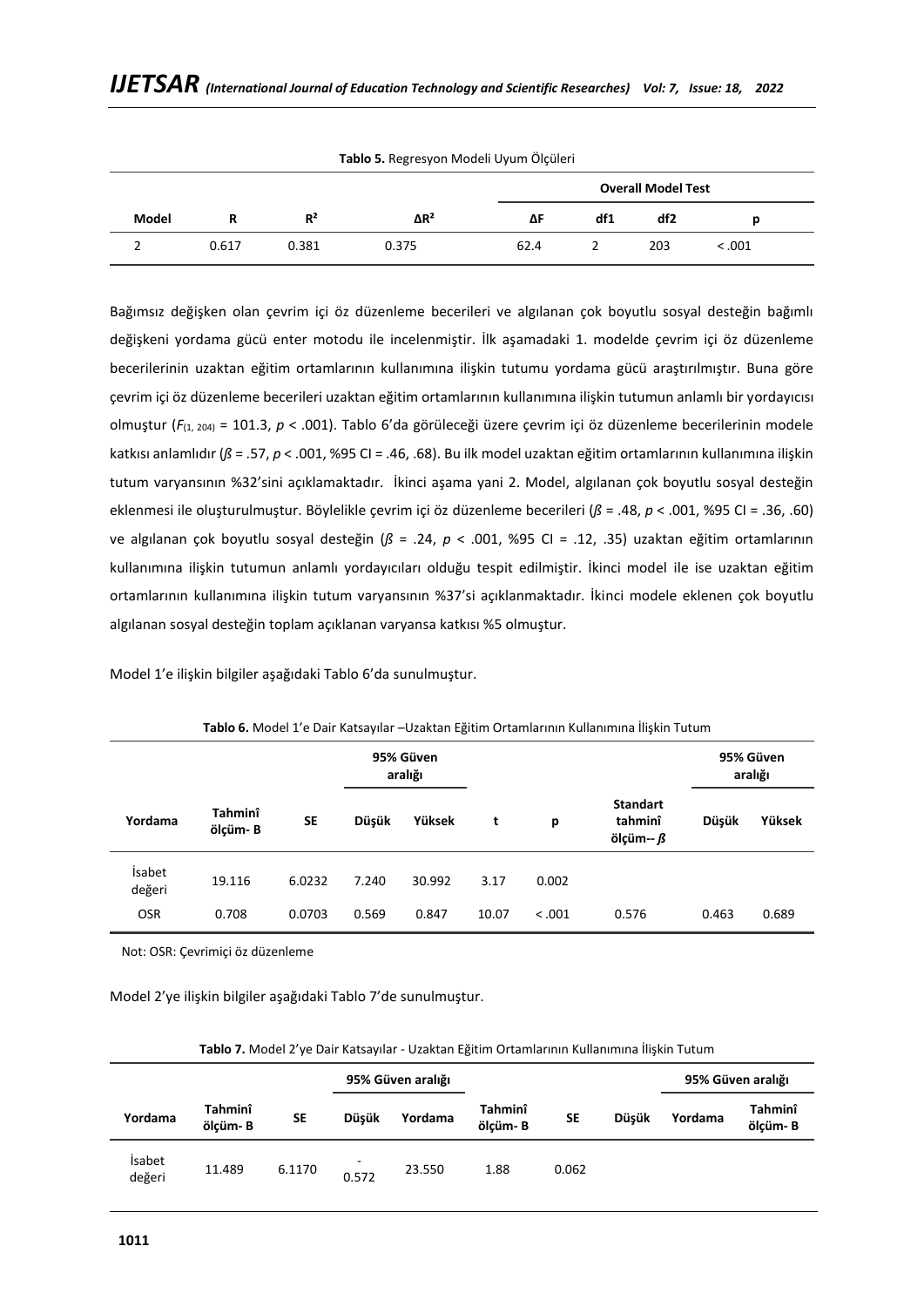|            |                     |        |              | 95% Güven aralığı |                     |           |              |         | 95% Güven aralığı   |
|------------|---------------------|--------|--------------|-------------------|---------------------|-----------|--------------|---------|---------------------|
| Yordama    | Tahminî<br>ölcüm- B | SE     | <b>Düsük</b> | Yordama           | Tahminî<br>ölcüm- B | <b>SE</b> | <b>Düsük</b> | Yordama | Tahminî<br>ölçüm- B |
| <b>OSR</b> | 0.594               | 0.0736 | 0.449        | 0.739             | 8.08                | < 0.001   | 0.484        | 0.366   | 0.602               |
| <b>PSS</b> | 0.299               | 0.0747 | 0.152        | 0.446             | 4.00                | < 0.001   | 0.240        | 0.122   | 0.358               |

**Tablo 7.** Model 2'ye Dair Katsayılar - Uzaktan Eğitim Ortamlarının Kullanımına İlişkin Tutum

Not: OSR: Çevrimiçi Öz Düzenleme, PSS: Algılanan Sosyal Destek.

### **TARTIŞMA ve SONUÇ**

Bu araştırmada Türkçe öğretmenliği lisans programı öğrencilerinin çevrim içi öz düzenleme becerileri, çok boyutlu algıladıkları sosyal destekleri ve pandemi sürecinde uzaktan eğitim ortamlarının kullanımına ilişkin tutumları arasındaki ilişkiler araştırılmıştır. Ayrıca bunlar cinsiyet ve sınıf düzeyi değişkenlerine göre incelenmiştir. Araştırmanın sonuçları şöyledir:

**1.** Araştırmada öğrencilerin çevrim içi öz düzenleme becerileri, algıladıkları çok boyutlu sosyal destekleri ve uzaktan eğitim ortamlarının kullanımına ilişkin tutumları arasında cinsiyet değişkenine göre anlamlı farklılık tespit edilmemiştir.

**2.** Araştırmada öğrencilerin çevrim içi öz düzenleme becerileri, algıladıkları çok boyutlu sosyal destekleri ve uzaktan eğitim ortamlarının kullanımına ilişkin tutumları arasında sınıf düzeylerine göre anlamlı farklılık tespit edilmemiştir.

**3.** Öğrencilerin çevrim içi öz düzenleme becerileri, algıladıkları çok boyutlu sosyal destekleri ve uzaktan eğitim ortamlarının kullanımına ilişkin tutumları arasında pozitif yönlü anlamlı ilişkiler tespit edilmiştir. Buna göre üç ölçme aracından elde edilen puanların ilişkisi ortaya konulmuştur. Williams, Wall ve Fish (2019) tarafından yürütülen çalışmada aile, arkadaşlar ve akranlardan alınan sosyal desteğin, lisansüstü öğrencilerin akademik öz düzenleme becerilerini yordadığı tespit edilmiştir. Bu araştırma da tespit edilen ilişki bağlamında belirtilen çalışmayla benzerlik göstermektedir.

**4.** Araştırmanın bağımlı değişkeni olan 'pandemi sürecinde uzaktan eğitim ortamlarının kullanımına ilişkin tutumun' yordayıcıları olarak çevrim içi öz düzenleme ve algılanan çok boyutlu sosyal destek incelenmiştir. Hiyerarşik regresyon yardımı ile yapılan incelemede, çevrim içi öz düzenleme bağımsız değişkeni uzaktan eğitim ortamlarının kullanımına ilişkin tutum varyansının toplam %32'sini; çevrim içi öz düzenleme ve çok boyutlu algılanan sosyal destek bağımsız değişkenleri uzaktan eğitim ortamlarının kullanımına ilişkin tutum varyansının toplam %37'sini açıklamıştır. Buna göre iki bağımsız değişkenin de bağımlı değişkene anlamlı etkisinden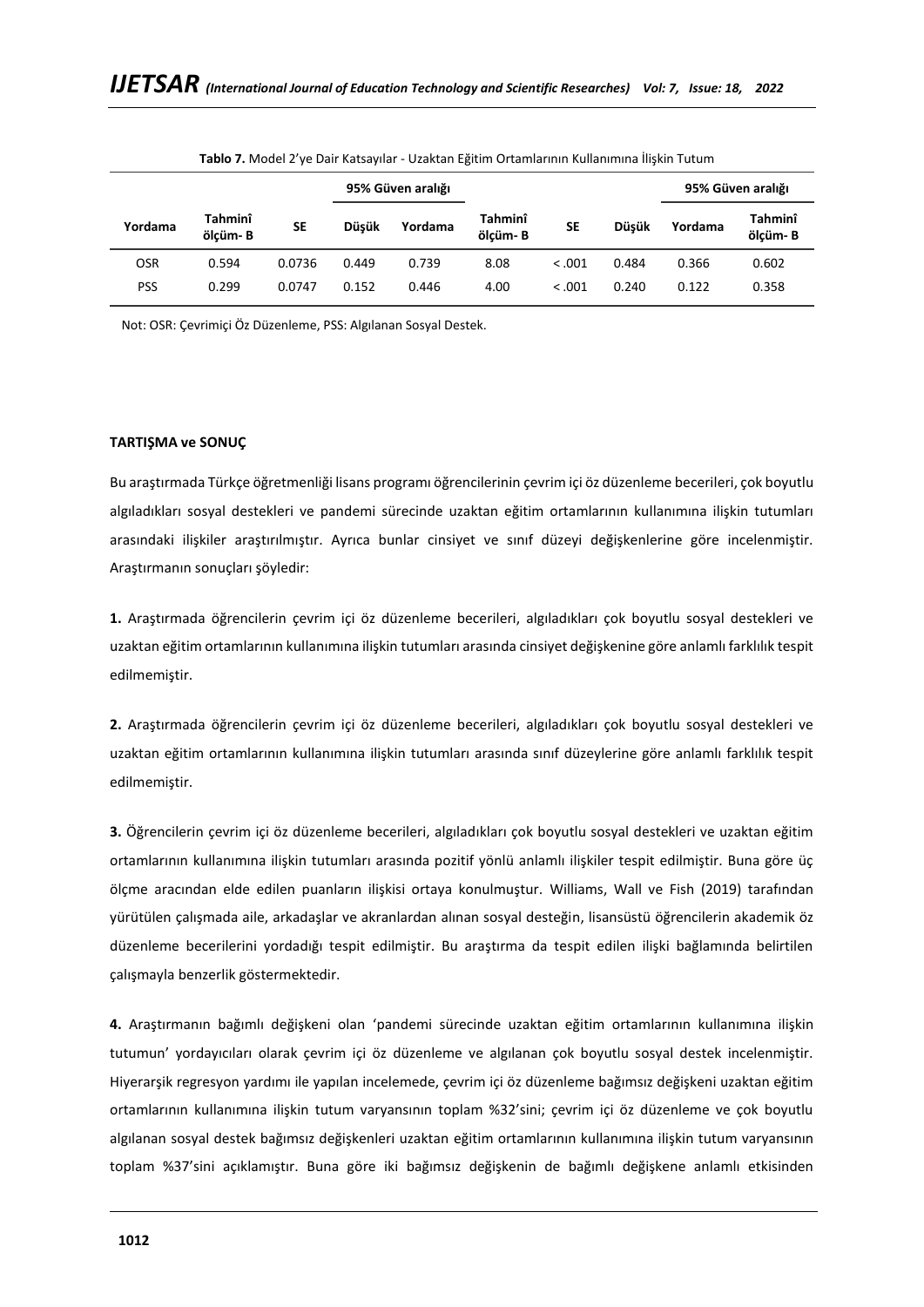bahsetmek mümkündür. Ancak çevrim içi öz düzenleme becerilerinin etkisinin daha fazla olduğu söylenebilir. Yine de çok boyutlu algılanan sosyal destek de tek başıma %5'lik bir katkı sağlamıştır. Literatürde konu ile ilgili doğrudan çalışmaya rastlanmamıştır. Fakat öz düzenleme ve sosyal desteğin eğitim açısından etkilerine yer verildiği çeşitli çalışmalara değinilmiştir. Örneğin Çetin ve Ceyhan'ın (2018) çalışmasında lise öğrencilerinde öz düzenlemenin akademik ertelemenin negatif yönlü önemli yordayıcısı olduğu belirtilmiştir. Üredi ve Üredi'nin (2005) çalışmasında ortaokul öğrencilerinde öz düzenlemenin matematik başarısını olumlu olarak yordadığı bulunmuştur. Turan ve Demirel'in (2010) çalışmasında yüz yüze tıp derslerinde başarılı öğrencilerin öğrenmenin tüm aşamalarında daha fazla öz düzenlemeli öğrenme becerileri yansıttığı görülmüştür. Eom ve Reiser (2000) tarafından yürütülen çalışmada yüksek düzeyde öz düzenleme becerilerini kullanan öğrencilerin bilgisayar tabanlı dersleri daha iyi kavradıkları tespit edilmiştir. Sun ve Rueda (2012) tarafından yapılan çalışmada öz düzenlemenin, araştırmaya dahil edilen uzaktan eğitimdeki tüm katılım türleri (davranışsal katılım, duygusal katılım ve bilişsel katılım) ile önemli ölçüde ilişkili olduğu yani daha yüksek düzeyde öz düzenlemeye sahip öğrencilerin, daha yüksek düzeyde katılım gösterdikleri belirtilmiştir. Buna karşılık Uzun, Ünal ve Yamaç'ın (2013) çalışmasında çevrim içi uzaktan eğitimde öz düzenleme ve başarı arasında anlamlı ilişki bulunmamakla birlikte öz düzenleme ve uzaktan eğitim tutumu arasında pozitif anlamlı ilişki tespit edilmiştir. Dede vd. (2021) tarafından yürütülen çalışmada COVID-19 sürecinde ortaokul öğrencilerinin uzaktan eğitim derslerine her zaman katılan öğrencilerin öz düzenleme becerilerinin derslere ara sıra veya hiç katılmayan öğrencilere göre daha yüksek olduğu belirtilmiştir. Alanoğlu'nun (2020) çalışmasında algılanan sosyal destek ile öğrenmeye ilişkin tutum arasında pozitif anlamlı ilişki tespit edilmiştir. Ayrıca sosyal desteğin akademik başarı ile pozitif ilişkili olduğu (DeBerard vd., 2004; Rosenfeld vd. 2000; Yıldırım, 2006); algılanan aile sosyal desteğinin akademik başarıyı pozitif yordadığı (Kapıkıran & Özgüngör, 2009; Yıldırım & Ergene, 2003); sosyal destek algısı ile sınav kaygısı arasında negatif anlamlı ilişkinin olduğu (Gençdoğan, 2006); arkadaş ve öğretmenden algılanan sosyal desteğin sınav kaygısını negatif yordadığı (Yıldırım vd., 2008); benlik saygısının, sosyal destek ile akademik başarı arasındaki ilişkiye aracılık ettiği (Li vd., 2018); sosyal desteğin kadınlarda akademik başarıyı pozitif yordadığı (de la Iglesia, Stover & Liporace, 2014) çalışmalar da bulunmaktadır.

### **ÖNERİLER**

Bu araştırmanın çeşitli sınırlıkları bulunmaktadır. Öncelikle araştırma toplam 206 öğrenci ile yürütülmüştür. Bu sebeple evrene genelleme açısından çalışma grubunun genişletilmesi olumlu bir etken olabilir. Araştırmaya gönüllü katılım sağlanmış olmasına rağmen, katılımcıların ölçme aracındaki ifadelere içtenlikle yanıt vermemesi bir diğer sınırlığı oluşturabilir.

Araştırma sonuçlarına göre pandemi döneminde yürütülen çevrim içi uzaktan eğitimde öğrencilerin öz düzenleme becerilerini geliştirebilecek etkinliklere yer verilmesi ve öğrencilerin bu salgın hastalık durumundan en az düzeyde etkilenmelerini sağlamak için sosyal destek mekanizmalarının aktif tutulmaya çalışılması önerilebilir.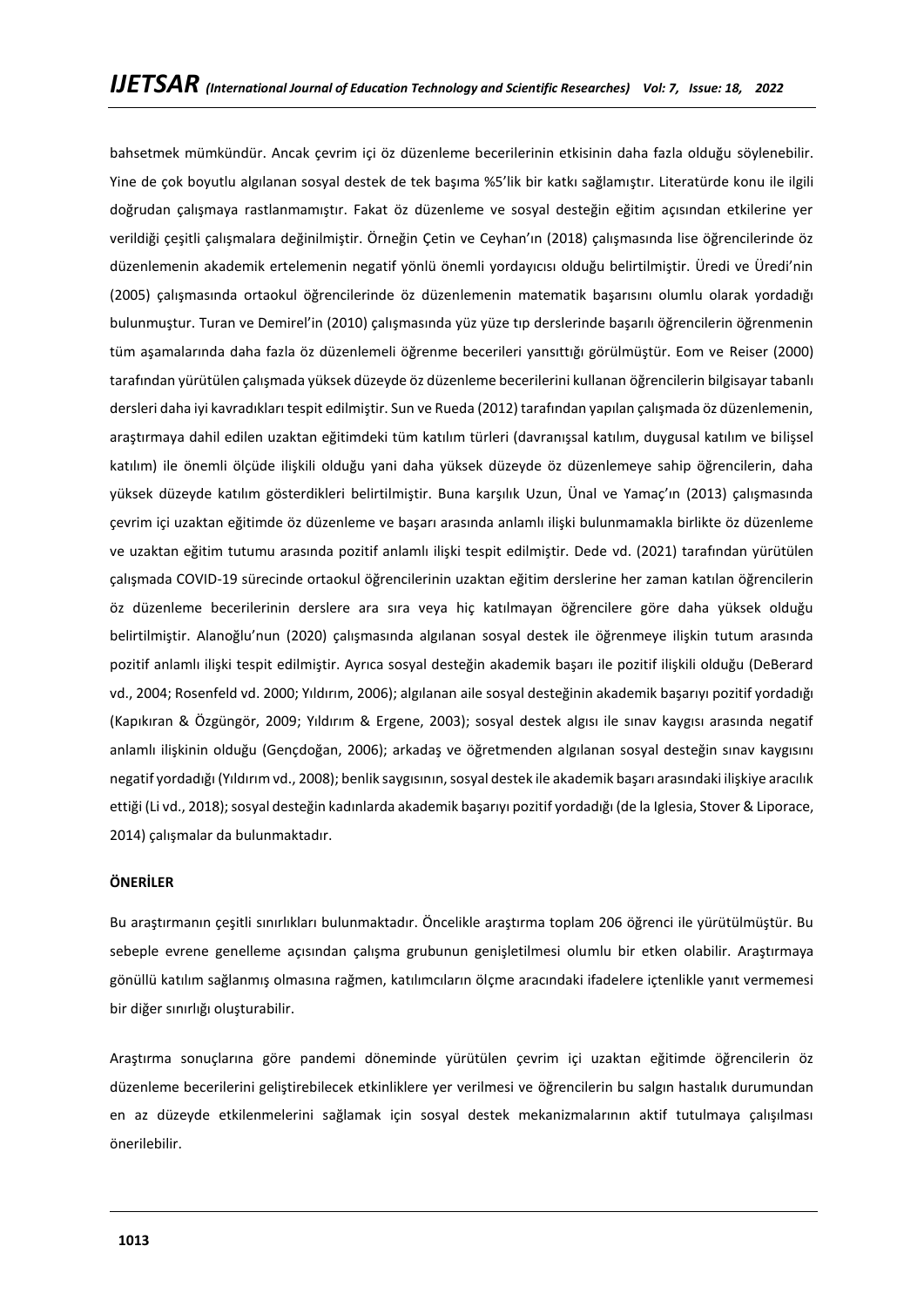### **Etik Metni**

Bu makalede dergi yazım kurallarına, yayın ilkelerine, araştırma ve yayın etiği kurallarına, dergi etik kurallarına uyulmuştur. Makale ile ilgili doğabilecek her türlü ihlallerde sorumluluk yazar(lar)a aittir. Bu çalışma, Tokat Gaziosmanpaşa Üniversitesi Sosyal ve Beşerî Bilimler Araştırmaları Etik Kurulu tarafından 19.10.2021 tarih ve 21- 18 sayılı karar ile etik açıdan uygun bulunmuştur.

**Yazar Katkı Oranı:** Birinci yazarın bu makaleye katkı oranı 50%, ikinci yazarın katkı oranı ise 50%'dir.

### **KAYNAKÇA**

- Alanoğlu, M. (2020). Relationships between teacher candidates' perceived social support levels and attitudes towards learning. *SDU International Journal of Educational Studies, 7*(2), 305- 319. Doi: http://dx.doi.org/10.33710/sduijes.753571
- Bekaroğlu, E. ve Yılmaz, T. (2020). COVID-19 ve psikolojik etkileri: Klinik psikoloji perspektifinden bir derleme. *Nesne, 8*(18), 573-584. http://dx.doi.org/10.7816/nesne-08-18-14
- Berkman, E. T. (2016). Self-regulation training. Kathleen D. Vohs & Roy F. Baumeister (Eds.) *Handbook of selfregulation: Research, theory, and applications*, 440-457.
- Carver, C. S., & Scheier, M. F. (2011). Self-regulation of action and affect. In K. D. Vohs & R. F. Baumeister (Eds.), *Handbook of self-regulation: Research, theory and applications* (2nd ed., pp. 3–21). Guilford Press.
- Christensen, L. B., Johnson, R. B., & Turner, L. A. (2015). *Research methods, design, and analysis* (12th ed.). Pearson.
- CoHE. (13 Mart 2020). Koronavirüs (COVID-19) Bilgilendirme Notu [Coronavirus (COVID-19) Information Note]: 1. Available online: [https://www.yok.gov.tr/Sayfalar/Haberler/2020/coronavirus\\_bilgilendirme\\_1.aspx](https://www.yok.gov.tr/Sayfalar/Haberler/2020/coronavirus_bilgilendirme_1.aspx) Erişim: 02.12.2021.
- Cohen, S., & Wills, T. A. (1985). Stress, social support, and the buffering hypothesis. *Psychological bulletin*, *98*(2), 310.
- Creswell, J. W. (2012). *Educational research: Planning, conducting, and evaluating quantitative* (4th ed.). Pearson.
- Çetin, N., & Ceyhan, E. (2017). Lise öğrencilerinin akademik erteleme davranışlarının sürekli kaygı, akılcı olmayan inanç, öz düzenleme ve akademik başarı ile ilişkisi. *Hacettepe Üniversitesi Eğitim Fakültesi Dergisi,*  (32), 2, 1-20. http://dx.doi.org/10.16986/HUJE.2017028261
- de la Iglesia, G., Stover, J. B., & Liporace, M. F. (2014). Perceived social support and academic achievement in Argentinean college students. *Europe's journal of psychology*, *10*(4), 637-649.
- DeBerard, M., Spielmans, G., & Julka, D. (2004). Predictors of academic achievement and retention among college freshmen: A longitudinal study. *College Student Journal*, 38, 66–80.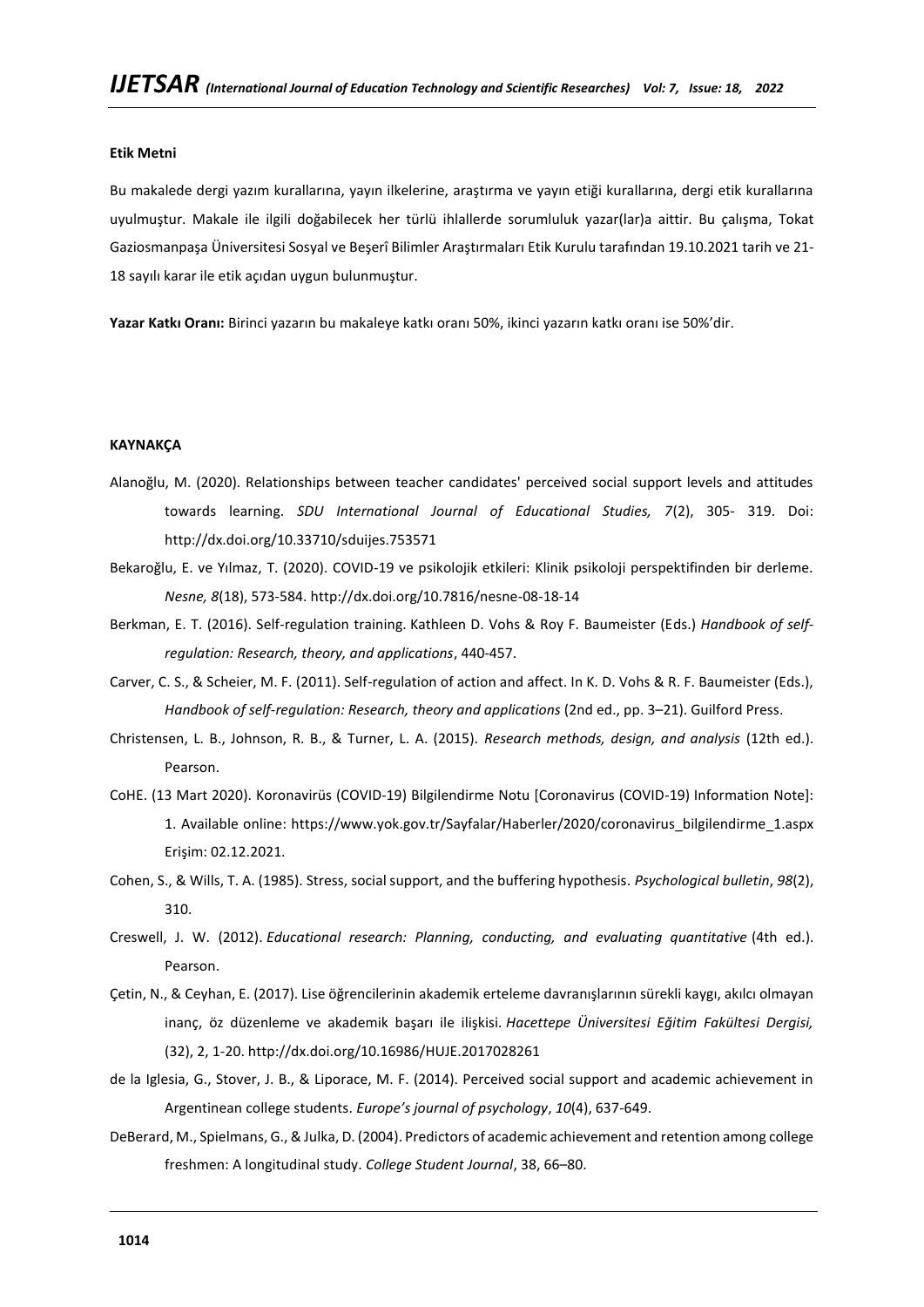- Dede, N., Keskin, A., Öztürk, E., & Gülcan Keskin, M. (2021). COVID-19 süreci ile başlayan uzaktan eğitimde ortaokul öğrencilerinin öz düzenleme ve derse katılım ilişkisinin incelenmesi. *Dicle Üniversitesi Ziya Gökalp Eğitim Fakültesi Dergisi,* (39), 126-134.
- Eker, D., Arkar, H., & Yaldız, H. (2001). Çok boyutlu algılanan sosyal destek ölçeği'nin gözden geçirilmiş formunun faktör yapısı, geçerlik ve güvenirliği. *Türk Psikiyatri Dergisi, 12*(1), 17-25.
- Eom, Y., & Reiser, R. A. (2000). The effects of self regulation and instructional control on performance and motivation in computer-based instruction. *International Journal of Instructional Media, 27*(3), 247-261.
- Field, A. (2013). *Discovering statistics using SPSS*. Sage.
- Fraenkel, J. R., Wallen, N. E., & Hyun, H. H. (2012). *How to design and evaluate research in education* (8th ed.). McGraw-Hill.
- Gay, L. R., Mills, G. E., & Airasian, P. W. (2011). *Educational research: Competencies for analysis and application* (10th ed.). Pearson
- Gençdoğan, B. (2006). Lise öğrencilerinin sınav kaygısı ile boyuneğicilik düzeyleri ve sosyal destek algısı arasındaki ilişkiler. *Atatürk Üniversitesi Sosyal Bilimler Enstitüsü Dergisi*, *7*(1), 153-164.
- George, D., & Mallery, M. (2003). *Using SPSS for Windows step by step: a simple guide and reference*. Allyn and **Bacon**
- Hodges, C., Moore, S., Lockee, B., Trust, T., & Bond, A. (2020). The difference between emergency remote teaching and online learning. *Educ. Rev.* 2020, 27. Available online: <https://medicine.hofstra.edu/pdf/faculty/facdev/facdev-article.pdf> Erişim: 02.12.2021.
- Kapikiran, Ş., & Özgüngör, S. (2009). Ergenlerin sosyal destek düzeylerinin akademik başarı ve güdülenme düzeyi ile ilişkileri. *Çocuk ve Gençlik Ruh Sağlığı Dergisi*, *16*(1), 21-30.
- Kilis, S., & Yildirim, Z. (2018). Online self-regulation questionnaire: Validity and reliability study of Turkish translation. *Çukurova Üniversitesi Eğitim Fakültesi Dergisi*, *47*(1), 233-245.
- Kocaman, F., & Ersoy, A. F. (2021). Pandemi sürecinde öğrencilerin uzaktan eğitime ilişkin yaşadığı stres ve kaygı durumları: Nitel bir çalışma. *Uluslararası Güncel Eğitim Araştırmaları Dergisi*, *7*(1), 224-240.
- Kremer-Hayon, L., & Tillema, H. H. (1999). Self-regulated learning in the context of teacher education. *Teaching and Teacher Education*, *15*(5), 507-522.
- Lakey, B., & Cohen, S. (2000). Social support theory and measurement. In S. Cohen, L. G. Underwood, & B. H. Gottlieb (Eds.), *Social support measurement and intervention* (pp. 29–52). Oxford University Press.
- Li, J., Han, X., Wang, W., Sun, G., & Cheng, Z. (2018). How social support influences university students' academic achievement and emotional exhaustion: The mediating role of self-esteem. *Learning and individual differences*, *61*, 120-126.
- MoNE. (12 Mart 2020). Bakan Selçuk, koronavirüs'e karşı eğitim alanında alınan tedbirleri açıkladı [Minister Selçuk announced the measures taken in the field of education against coronavirus]. Available online: [http://www.meb.gov.tr/bakan-selcuk-koronaviruse-karsi-egitim-alaninda-alinan](http://www.meb.gov.tr/bakan-selcuk-koronaviruse-karsi-egitim-alaninda-alinan-tedbirleriacikladi/haber/20497/tr)[tedbirleriacikladi/haber/20497/tr](http://www.meb.gov.tr/bakan-selcuk-koronaviruse-karsi-egitim-alaninda-alinan-tedbirleriacikladi/haber/20497/tr) Erişim: 02.12.2021.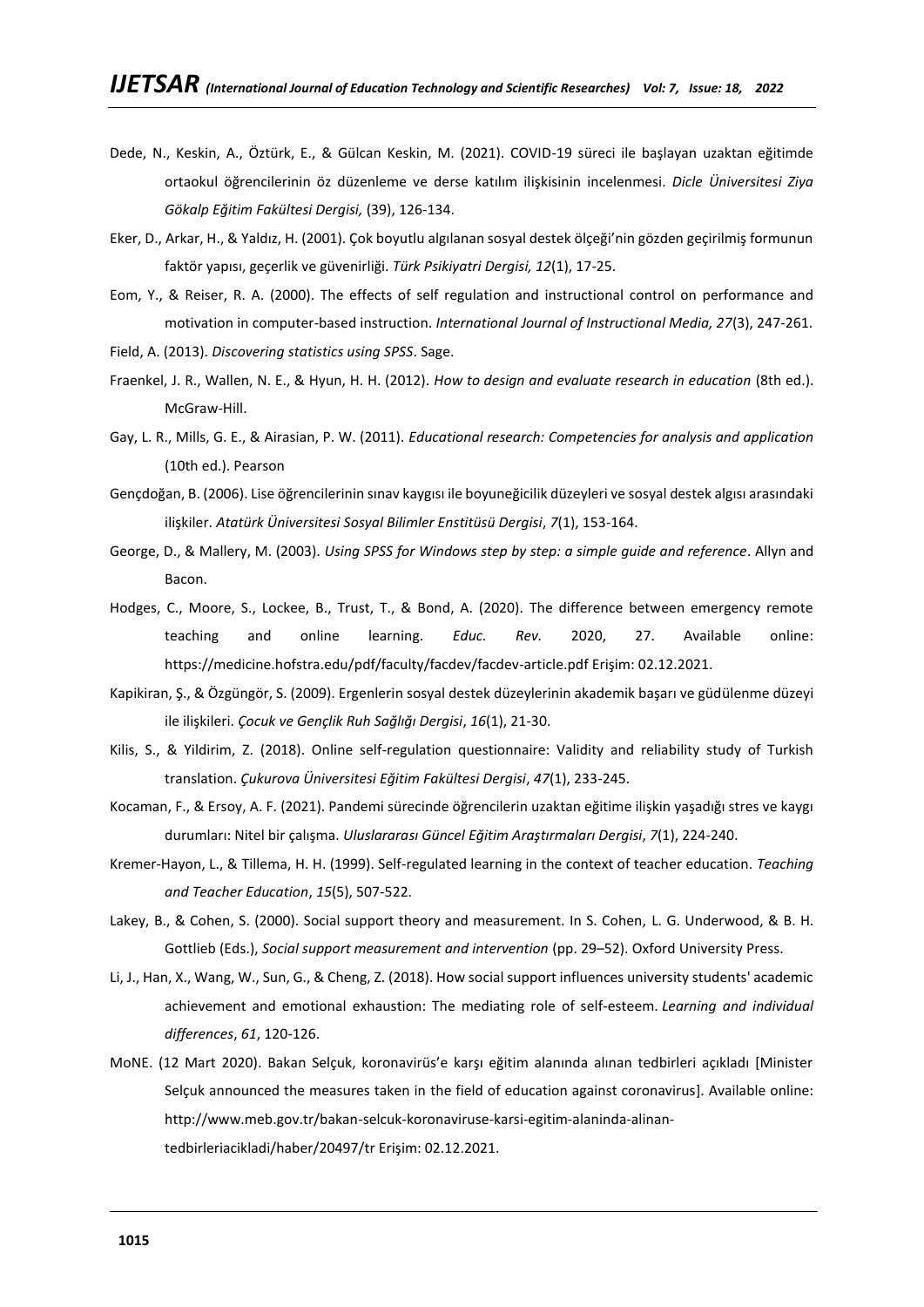- Pintrich, P. R. (2000). The role of goal orientation in self-regulated learning. In M. Boekaerts, P. Pintrich, & M. Zeidner (Eds.), *Handbook of selfregulation: Theory, research and applications* (pp. 451–502). Academic Press
- Rosenfeld, L. B., Richman, J. M., & Bowen, G. L. (2000). Social support networks and school outcomes: The centrality of the teacher. *Child and Adolescent Social Work Journal*, 17, 205–226. http://dx.doi.org/10.1023/A:1007535930286
- Schunk, D. H. (2005). Self-Regulated Learning: The educational legacy of paul r. pintrich. *Educational Psychologist*, 40(2), 85-94. http://dx.doi.org/10.1207/s15326985ep4002\_3
- Shumaker, S. A., & Brownell, A. (1984). Toward a theory of social support: Closing conceptual gaps. *Journal of social issues*, *40*(4), 11-36.
- Sun, J. C. Y., & Rueda, R. (2012). Situational interest, computer self‐efficacy and self‐regulation: Their impact on student engagement in distance education. *British journal of educational technology*, *43*(2), 191-204.
- Tabachnick, B. G., & Fidell, L. S. (2007). *Using multivariate statistics* (5th ed.). Allyn and Bacon.
- Terzi, Ş. (2008). Üniversite öğrencilerinin psikolojik dayanıklılıkları ve algıladıkları sosyal destek arasındaki ilişki. *Türk Psikolojik Danışma ve Rehberlik Dergisi, 3*(29), 1-11.
- The jamovi project (2021). *jamovi*. (Version 1.8) [Computer Software]. Retrieved from [https://www.jamovi.org](https://www.jamovi.org/) Erişim: 02.12.2021.
- Thoits, P. A. (2010). Stress and health: Major findings and policy implications. *Journal of health and social behavior*, *51*(1\_suppl), S41-S53.
- Turan S., & Demirel O. (2010). The relatıonshıp between self-regulated learnıng skılls and achıevement: A case from hacettepe unıversıty medıcal school. *Hacettepe Unıversity Journal Of Education*, 38, 279-291.
- UNESCO. (2020a). School closures caused by Coronavirus (Covid-19). Available online: <https://en.unesco.org/covid19/educationresponse> Erişim: 02.12.2021.
- UNESCO. (2020b). Startling digital divides in distance learning emerge. Available online: <https://en.unesco.org/news/startling-digital-divides-distance-learning-emerge> Erişim: 02.12.2021.
- UNICEF. (2020). UNICEF and Microsoft launch global learning platform to help address COVID-19 education crisis. Available online: [https://www.unicef.org/press-releases/unicefand-microsoft-launch-global-learning](https://www.unicef.org/press-releases/unicefand-microsoft-launch-global-learning-platform-help-address-covid-19-education)[platform-help-address-covid-19-education](https://www.unicef.org/press-releases/unicefand-microsoft-launch-global-learning-platform-help-address-covid-19-education) Erişim: 02.12.2021.
- Uzun, A. M., Unal, E., & Yamac, A. (2013). Service teachers' academic achievements in online distance education: the roles of online self-regulation and attitudes. *Turkish Online Journal of Distance Education*, *14*(2), 131-140.
- Üredi, I. ve Üredi, L. (2005). İlköğretim 8. sınıf öğrencilerinin öz- düzenleme stratejileri ve motivasyonel inançlarının matematik başarısını yordama gücü. *Mersin Üniversitesi Eğitim Fakültesi Dergisi*, *1*(2), 250- 260.
- WHO. (2020). Coronavirus disease (COVID-19) pandemic. Available online: <https://www.who.int/emergencies/diseases/novel-coronavirus-2019> Erişim: 02.12.2021.